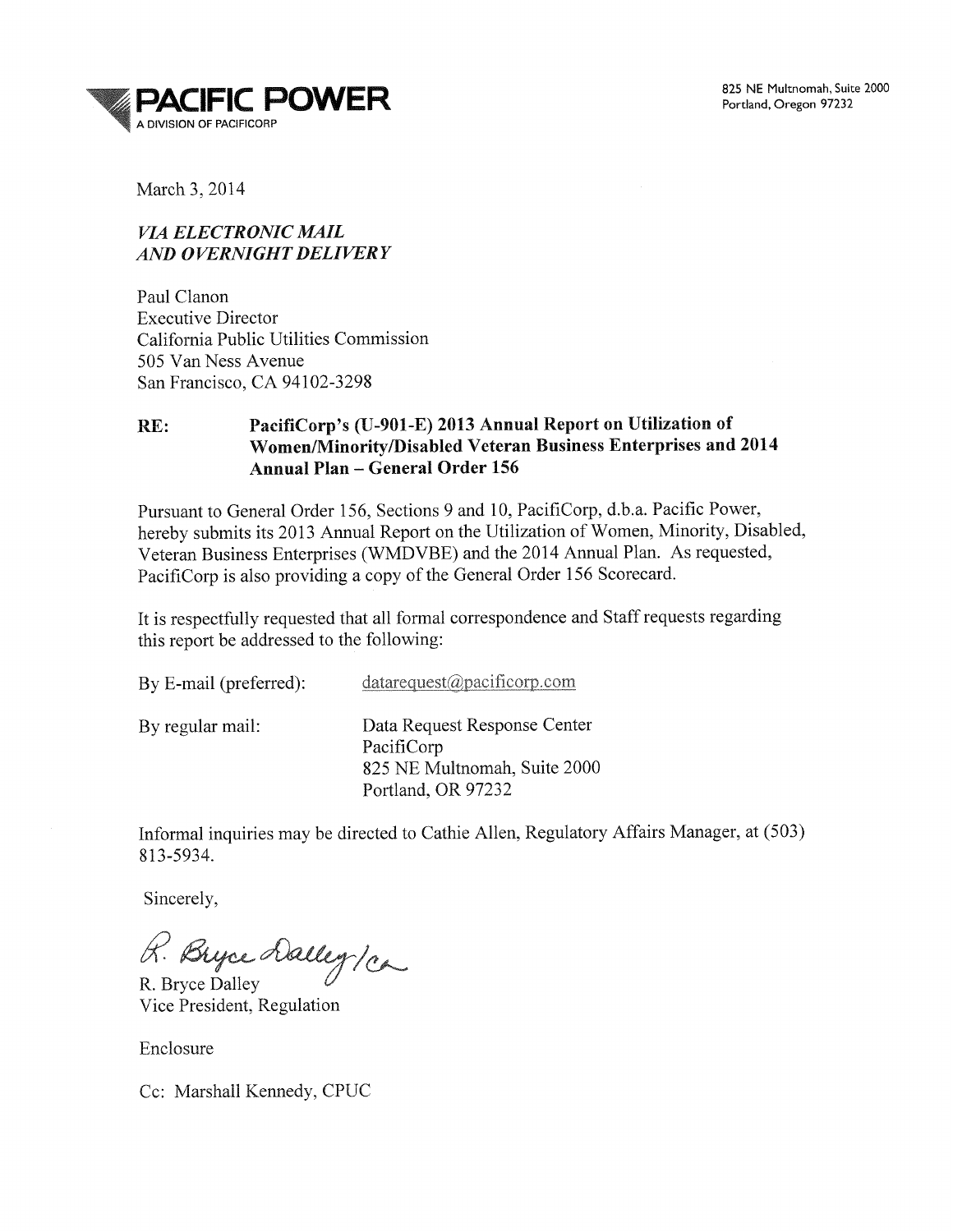

# **2013 Annual Report – 2014 Annual Plan**



Let's turn the answers on.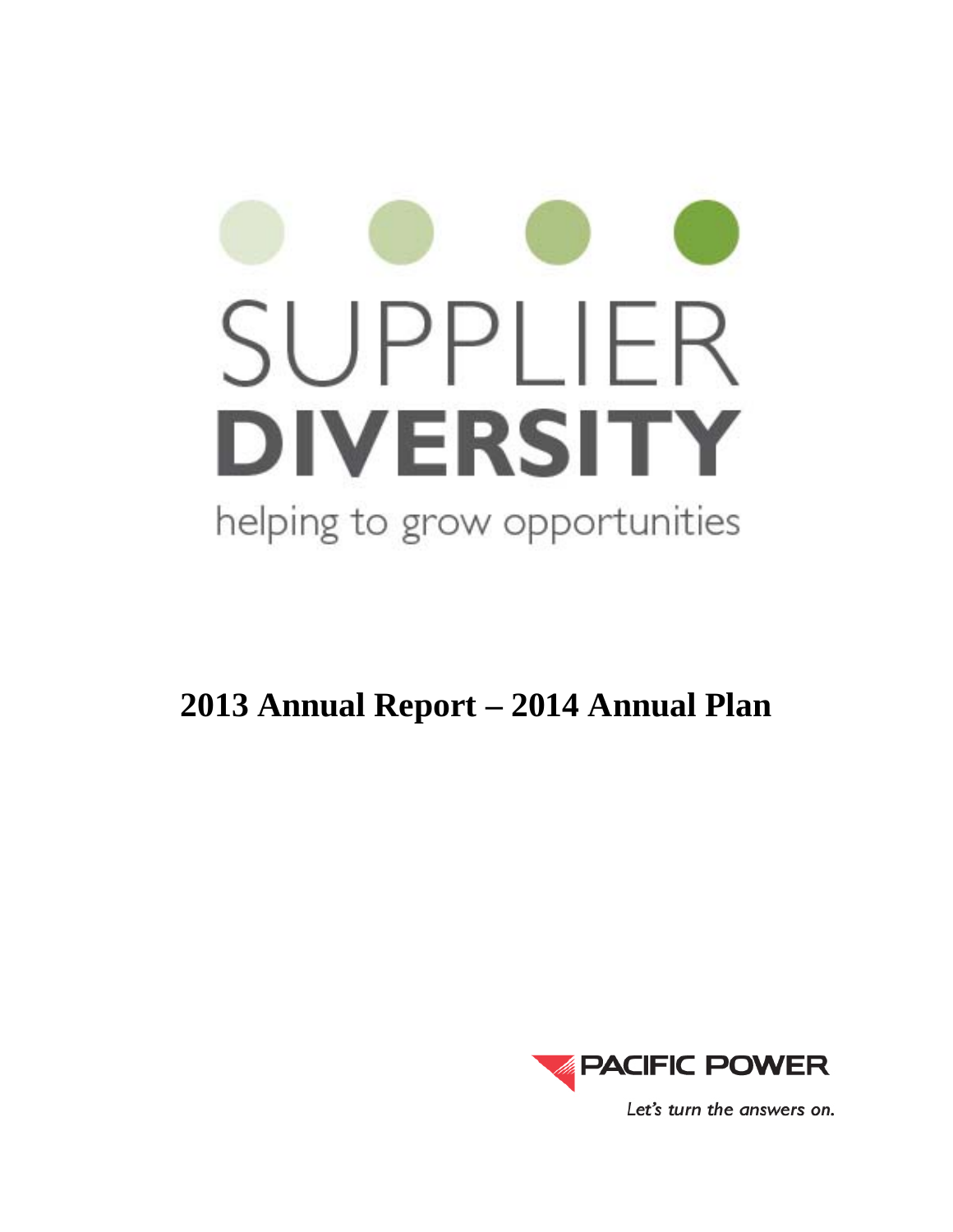### **EXECUTIVE SUMMARY**

PacifiCorp, d/b/a Pacific Power (PacifiCorp or Company) respectfully submits its 2013 Annual Report and 2014 Annual Plan for the Utility Supplier Diversity Program. The Annual Report covers the period of January 1, 2013, through December 31, 2013, and the Annual Plan covers January 1, 2014, through December 31, 2014.

This report provides information regarding the Company's Women, Minority and Disabled Veteran Business Enterprise (WMDVBE) procurement program and summarizes PacifiCorp's utilization of WMDVBE suppliers during 2013. The report generally follows the reporting format guidelines established in California Public Utility Commission (Commission) Decision (D.) 95-12-045.

# **INTRODUCTION**

PacifiCorp has a very limited scope of operations in the state of California. The Company's service territory in California includes the communities of Yreka, Mt. Shasta, Crescent City and Alturas.

PacifiCorp has approximately 45,000 customers in California. These customers account for approximately 1.43 percent of total kilowatt hour sales in PacifiCorp's six states (California, Idaho, Oregon, Utah, Washington and Wyoming).

2013 was a year of re-energizing the supplier diversity program within the Company. Several changes were implemented to begin enhancing the Company's supplier diversity program. Based on executive leadership's commitment to and championship of supplier diversity, the Company established a supplier diversity team. The Company also developed and enhanced communication of opportunities to WMDVBEs and, the Company developed a strategy to sensitize staff to the importance of diversity supplier goals and their assistance with goal attainment.

In mid-2013, a team comprised of procurement and business operations staff joined together to lay the groundwork for the re-energized supplier diversity initiative. This team established goals for the inclusion of diversity suppliers in competitive bids and a measurement for tracking spend by each executive's department.

In addition to the internal efforts, a utility supplier diversity committee was formed with other Oregon-based utilities. Additionally, PacifiCorp staff attended small utility supplier diversity meetings sponsored by the Commission.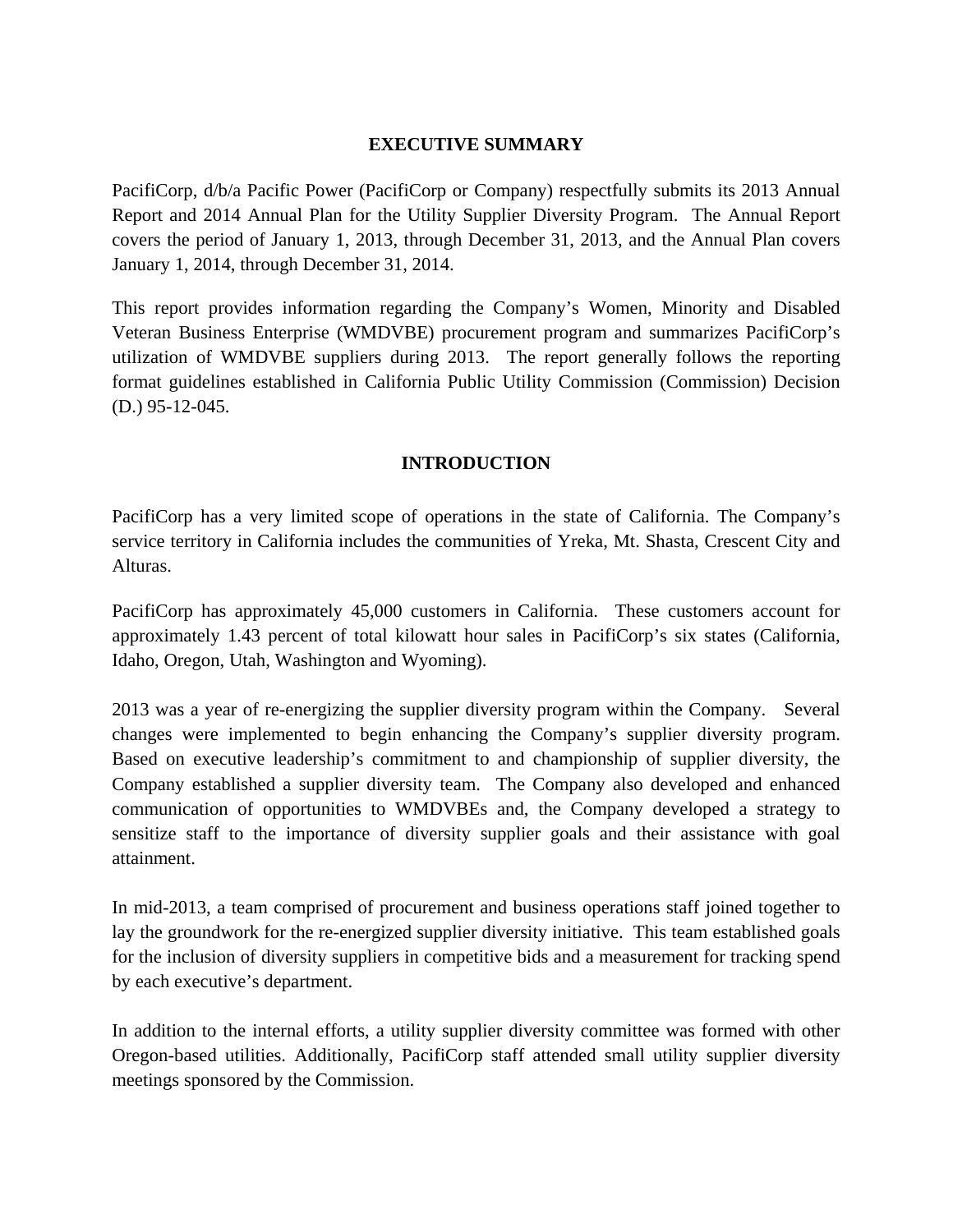# **PACIFICORP GENERAL ORDER 156 2013 ANNUAL REPORT 2014 ANNUAL PLAN**

# TABLE OF CONTENTS

# **ANNUAL REPORT PAGE**

| 9.1.1 | Description of WMDVBE program activities<br>- internal and external                                             | $1 - 3$ |
|-------|-----------------------------------------------------------------------------------------------------------------|---------|
| 9.1.2 | Summary of WMDVBE purchases and/or contracts<br>with breakdowns by ethnicity, product and service<br>categories | $4 - 6$ |
| 9.1.3 | WMDVBE program expenses                                                                                         | 7       |
| 9.1.4 | Description of progress in meeting or exceeding set<br>goals                                                    | 8       |
| 9.1.5 | Summary of utilization of WMDVBE subcontractors                                                                 | 9       |
| 9.1.6 | A list of WMDVBE complaints received and current<br>status                                                      | 10      |
| 9.1.7 | Summary of purchases and/or contracts in excluded<br>categories                                                 | 11      |
| 9.1.8 | Description of efforts to recruit WMDVBE suppliers<br>in low utilization categories                             | 12      |
| 9.1.9 | Justification for the continued existence of any<br>excluded category (Included with 9.1.7)                     | 13      |

# **ANNUAL PLAN** PAGE

| 10.1.1 | Short-term, mid-term and long-term goals                                   | 12 |
|--------|----------------------------------------------------------------------------|----|
| 10.1.2 | Description of WMDVBE planned program activities<br>-internal and external | 13 |
| 10.1.3 | Plans for recruiting WMDVBE suppliers in low<br>utilization areas          | 14 |
| 10.1.4 | Plans for recruiting WMDVBE suppliers in<br>"excluded categories"          | 15 |
| 10.1.4 | Plans for recruiting WMDVBE suppliers where<br>unavailable                 | 15 |
| 10.1.5 | Plans for subcontracting                                                   | 16 |
| 10.1.6 | Plans for complying with WMDVBE program<br>guidelines                      | 17 |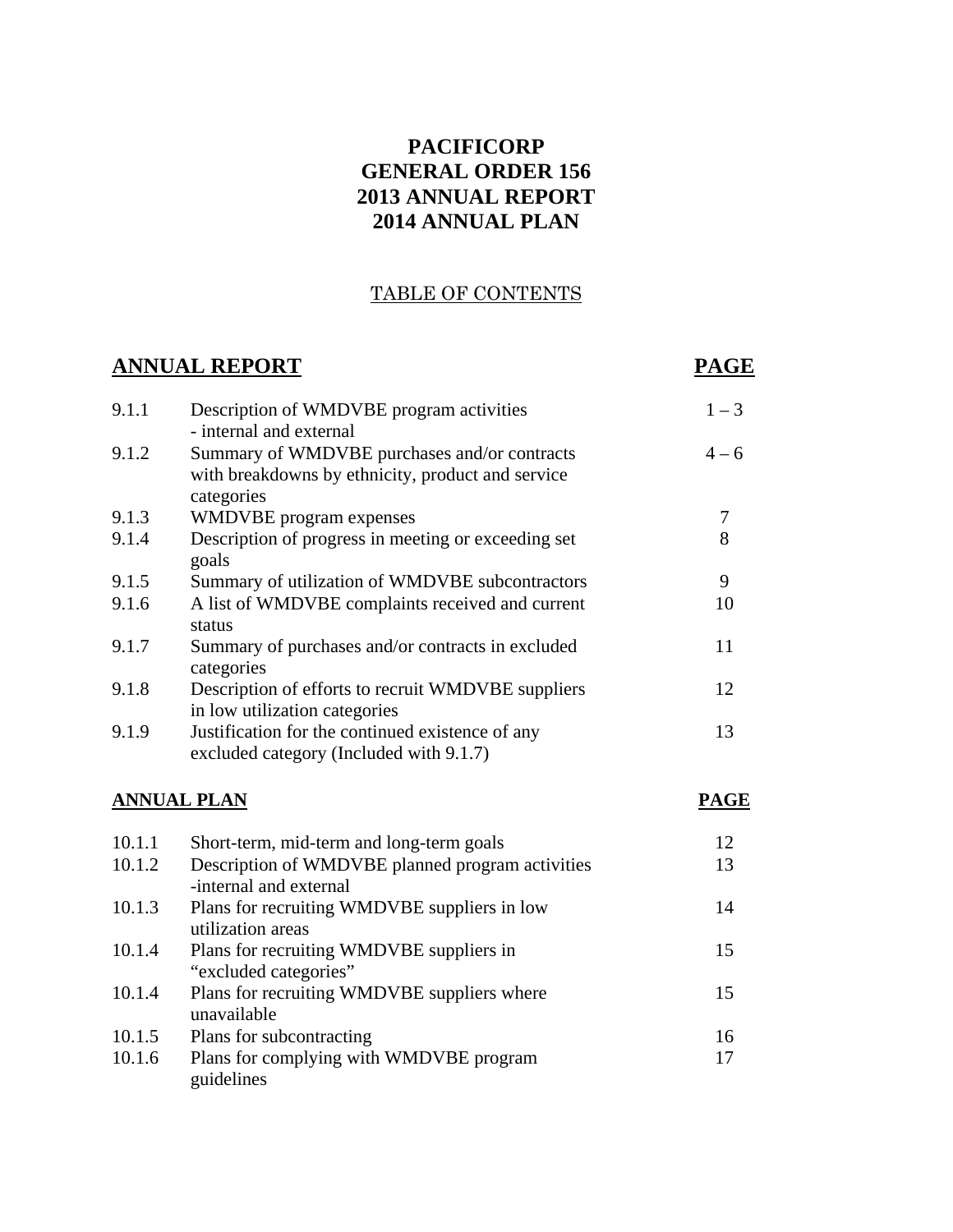# **2013 ANNUAL REPORT**

### **9.1.1 Description of WMDVBE Program Activities, Internal and External**

### INTERNAL PROGRAM ACTIVITIES:

#### **PacifiCorp's sourcing model was presented to procurement staff and key executives.**

The sourcing model requires that purchase decisions shall be based on an objective evaluation of documented and pre-established criteria which include a variety of factors determined by the sourcing team. The Company's objective is to obtain the maximum value:

- For each dollar it spends
- At the lowest "total cost of ownership"

As illustrated in the graphic below, opportunities for diversity suppliers exist at all levels of spend within PacifiCorp. Suppliers who meet PacifiCorp's pre-qualification criteria are encouraged to participate in competitive bids.

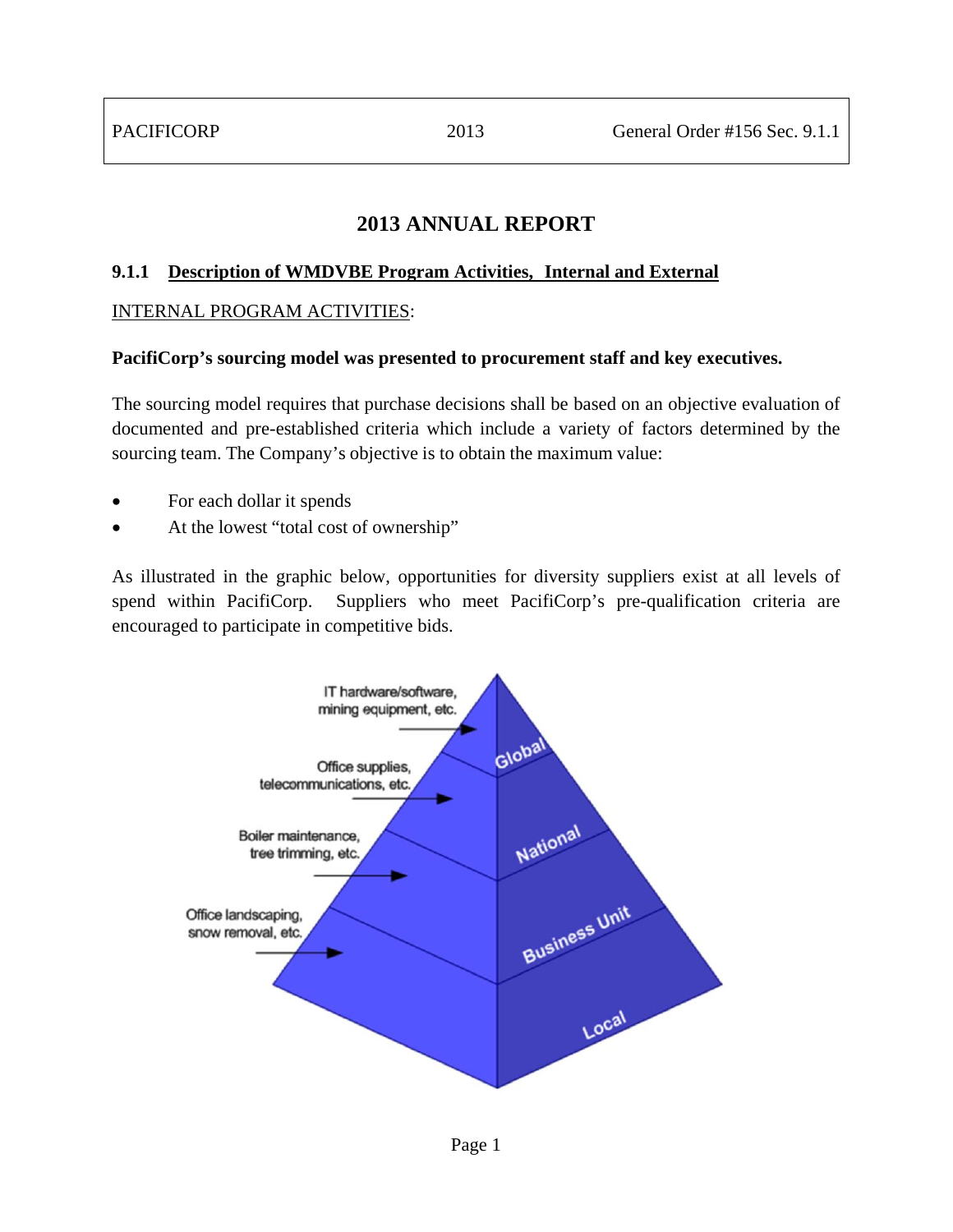# **PacifiCorp made progress towards overcoming the barriers to diverse supplier inclusion in competitive opportunities**

The following barriers were identified and steps were taken to address them:

- i. Suppliers may not be aware of upcoming bid opportunities.
- ii. Sourcing team/Procurement/business unit staff may not be aware of diversity suppliers who can meet the scope of work or services required
- iii. Suppliers may not know how to make themselves known to PacifiCorp purchasers.
- iv. Vendor pre-qualification form is perceived to be onerous and overreaching.by some suppliers
- v. Insurance requirements may be prohibitive to small suppliers.
- vi. Contracting requirements may be overwhelming to less sophisticated suppliers.
- vii. E-tendering tool not may not be well understood by suppliers.

### **PacifiCorp developed a diversity supplier database.**

In 2013 WMDVBE certifications were verified with all suppliers in PacifiCorp's enterprise resource planning system vendor database. This validation of certification resulted in 184 suppliers identified as WMDVBE. Suppliers were also encouraged to register with the California Supplier Clearinghouse (Clearinghouse) if they were interested in doing business in California. In addition, previously pre-qualified suppliers were verified as certified and added to the PacifiCorp diversity supplier database. Finally, a list of diversity suppliers was obtained from an affiliate company and added to the PacifiCorp database. As of the date of this Report, there are 254 diversity suppliers identified as providing goods and services needed by PacifiCorp. This diversity supplier database is published on PacifiCorp's intranet and available to procurement personnel and all field staff who are authorized to make local purchases.

#### **EXTERNAL PROGRAM ACTIVITIES:**

In 2013 PacifiCorp attended four meetings hosted by the Commission designed to increase awareness and knowledge regarding diversity supplier development for small utilities in California. The first meeting held April 2, 2013, in San Francisco provided a general awareness of developing programs as evidenced by the water companies. The second meeting held April 23, 2013, in Los Angeles provided some insights on how small utilities can expand their programs. This workshop also served as an opportunity to collaborate and network with other small utilities. The third meeting was held June 4, 2013, in San Francisco and expanded upon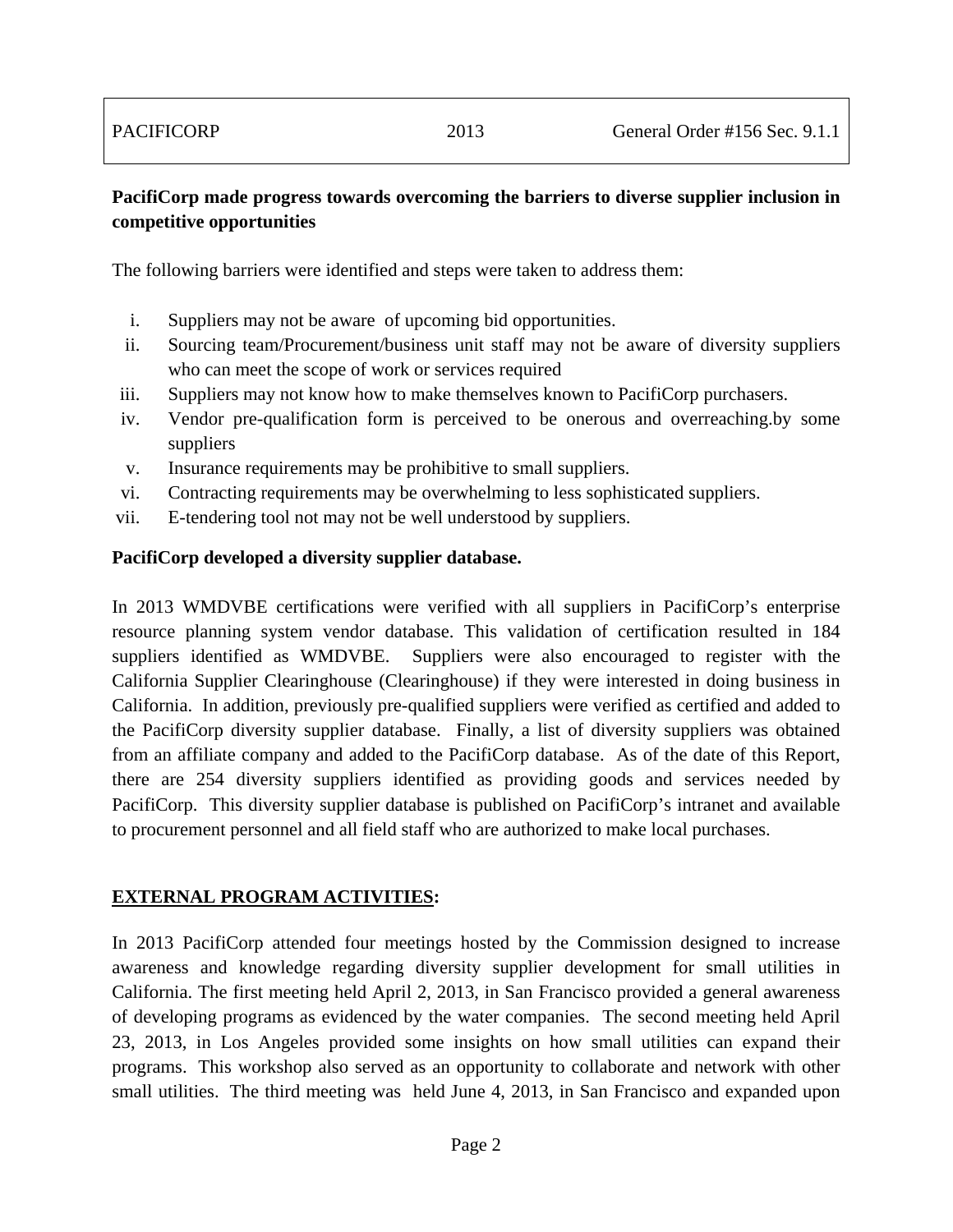| <b>PACIFICORP</b> | 2013 | General Order #156 Sec. 9.1.1 |
|-------------------|------|-------------------------------|
|                   |      |                               |

spend reporting/auditing requirements/standards, program challenges such as NAICS vs SICs, outlined the Clearinghouse certification process and highlighted avenues to pursue opportunities for outreach with diversity suppliers. The fourth meeting held July 31, 2013, in San Francisco was focused on best practices presented by AT&T, PG&E, and SCE. These presentations provided many ideas about how to improve the PacifiCorp program, facilitated networking opportunities with some of the larger utilities, demonstrated what successful programs look like and highlighted some of the crucial components to success.

In addition to efforts in California, activities were undertaken with Oregon-based diversity suppliers who may be interested in providing services in PacifiCorp's California service territory. In 2013 PacifiCorp participated on the Oregon Association of Minority Entrepreneurs annual conference and exhibit, the Portland Hispanic Chamber of Commerce meetings and Oregon Governor's Marketplace including road shows in Medford and Bend, Oregon, the closest locations to the California service territory.

PacifiCorp revamped its external-facing supplier portal on www.pacificorp.com. Added features include a listing of the goods and services the Company typically purchases. There is also a revised and simplified vendor pre-qualification application available.

PacifiCorp has an email address, NewSupplier@Pacificorp.com, to route potential suppliers to a central location. This is a forum where the questions and information can be routed to Company personnel in the best position to assess the interest level in their goods or services.

Company-wide procurement with all suppliers was \$1,102,854,274. Company-wide spend with verified WMDVBE suppliers was \$33,029,117. California-certified WMDVBE suppliers used Company-wide was \$31,718,685. Direct spend with suppliers in the Company's service territory in California was \$17,295,276 and of that \$81,589 was with certified WMDVBE suppliers. In 2013 PacifiCorp added 68 diversity suppliers to its diversity supplier database. As previously mentioned, PacifiCorp has approximately 1.7 million customers in California, Idaho, Oregon, Utah, Washington and Wyoming. Approximately 45,000 of those customers are located in Shasta, Modoc, Siskiyou and Del Norte counties in Northern California, representing less than two percent of the total retail load served across PacifiCorp's six-state system.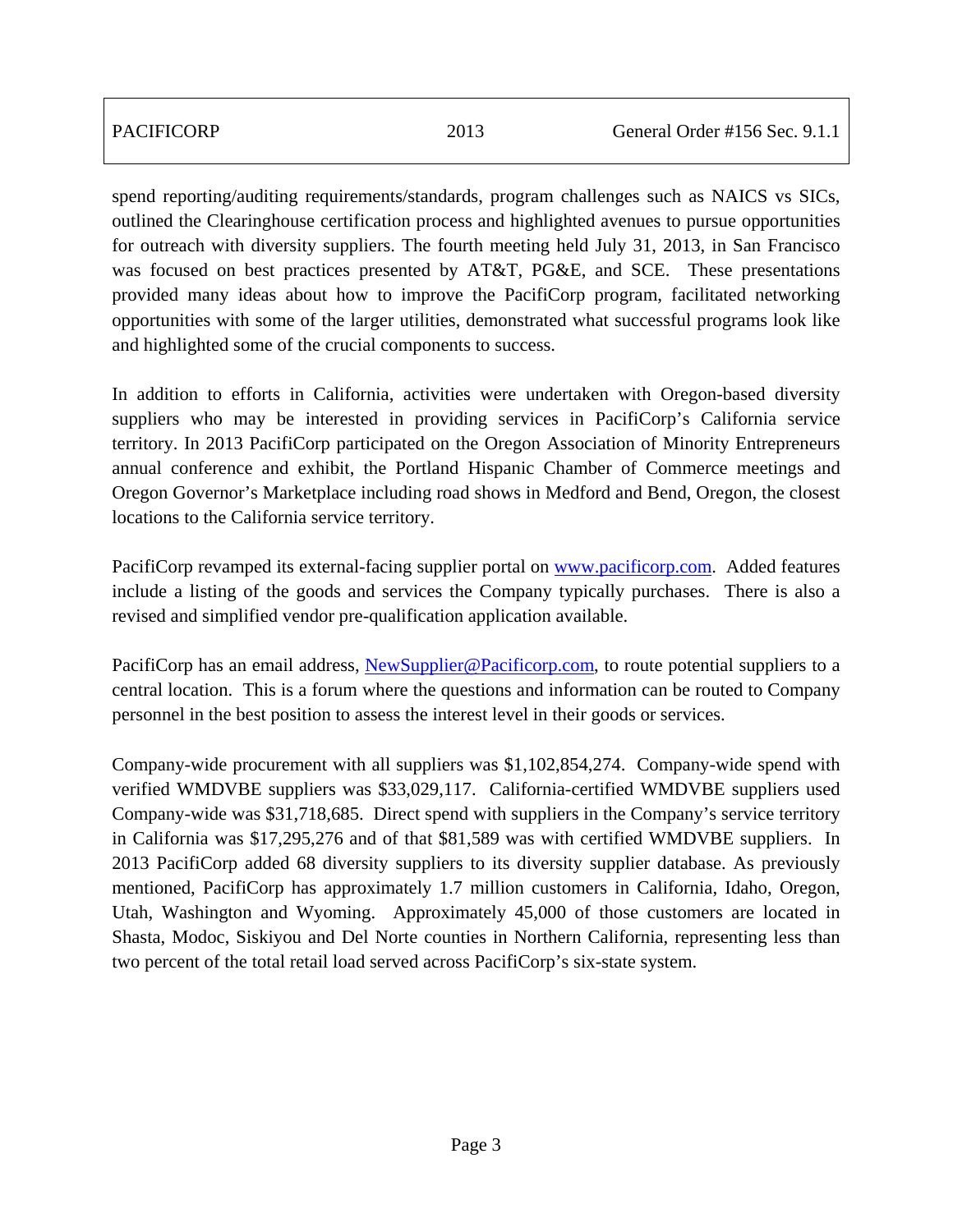|                |          |                                   | 2013     |     |          |      |  |  |
|----------------|----------|-----------------------------------|----------|-----|----------|------|--|--|
|                |          |                                   | Direct   | Sub | Total \$ | $\%$ |  |  |
| 1              | Minority | Asian-Pacific                     | \$0      | \$0 | \$0      | 0%   |  |  |
| $\overline{2}$ | Men      | <b>Black</b>                      | \$0      | \$0 | \$0      | 0%   |  |  |
| $\overline{3}$ |          | Hispanic                          | \$54     | \$0 | \$54     | 0%   |  |  |
| $\overline{4}$ |          | Native-                           | \$0      | \$0 | \$0      | 0%   |  |  |
|                |          | American                          |          |     |          |      |  |  |
| 5              |          | Other                             | \$0      | \$0 | \$0      | 0%   |  |  |
| 6              |          | <b>Total Minority</b><br>Men      | \$54     | \$0 | \$54     | 0%   |  |  |
| $\overline{7}$ | Minority | Asian-Pacific                     | \$9,816  | \$0 | \$9,816  | .06% |  |  |
| 8              | Women    | <b>Black</b>                      | \$50,997 | \$0 | \$50,997 | .29% |  |  |
| 9              |          | Hispanic                          | \$0      | \$0 | \$0      | 0%   |  |  |
| 10             |          | Native-                           | \$0      | \$0 | \$0      | 0%   |  |  |
|                |          | American                          |          |     |          |      |  |  |
| 11             |          | Other                             | \$0      | \$0 | \$0      | 0%   |  |  |
| 12             |          | <b>Total Minority</b>             | \$60,813 | \$0 | \$60,813 | .35% |  |  |
|                |          | Women                             |          |     |          |      |  |  |
|                |          |                                   |          |     |          |      |  |  |
| 13             |          | <b>Total Minority Business</b>    | \$60,867 | \$0 | \$60,867 | .35% |  |  |
|                |          | Enterprise (MBE)                  |          |     |          |      |  |  |
|                |          |                                   |          |     |          |      |  |  |
| 14             |          | <b>Women Business Enterprise</b>  | \$20,722 | \$0 | \$20,722 | .12% |  |  |
|                |          | (WBE)                             |          |     |          |      |  |  |
|                |          | Subtotal Women, Minority          | \$81,589 | \$0 | \$81,589 | .47% |  |  |
|                |          | <b>Business Enterprise</b>        |          |     |          |      |  |  |
| 15             |          | (MWBE)                            |          |     |          |      |  |  |
|                |          |                                   |          |     |          |      |  |  |
|                |          | Service Disable Veteran           | \$0      | \$0 | \$0      | 0%   |  |  |
| 16             |          | <b>Business Enterprise (DVBE)</b> |          |     |          |      |  |  |
|                |          |                                   |          |     |          |      |  |  |

### **WMDVBE ANNUAL RESULTS BY ETHNICITY**

| 18 Gross Procurement | \$17,295,276 |
|----------------------|--------------|
| 19 Exclusions        |              |
| 20 Net Procurement   | \$17,295,276 |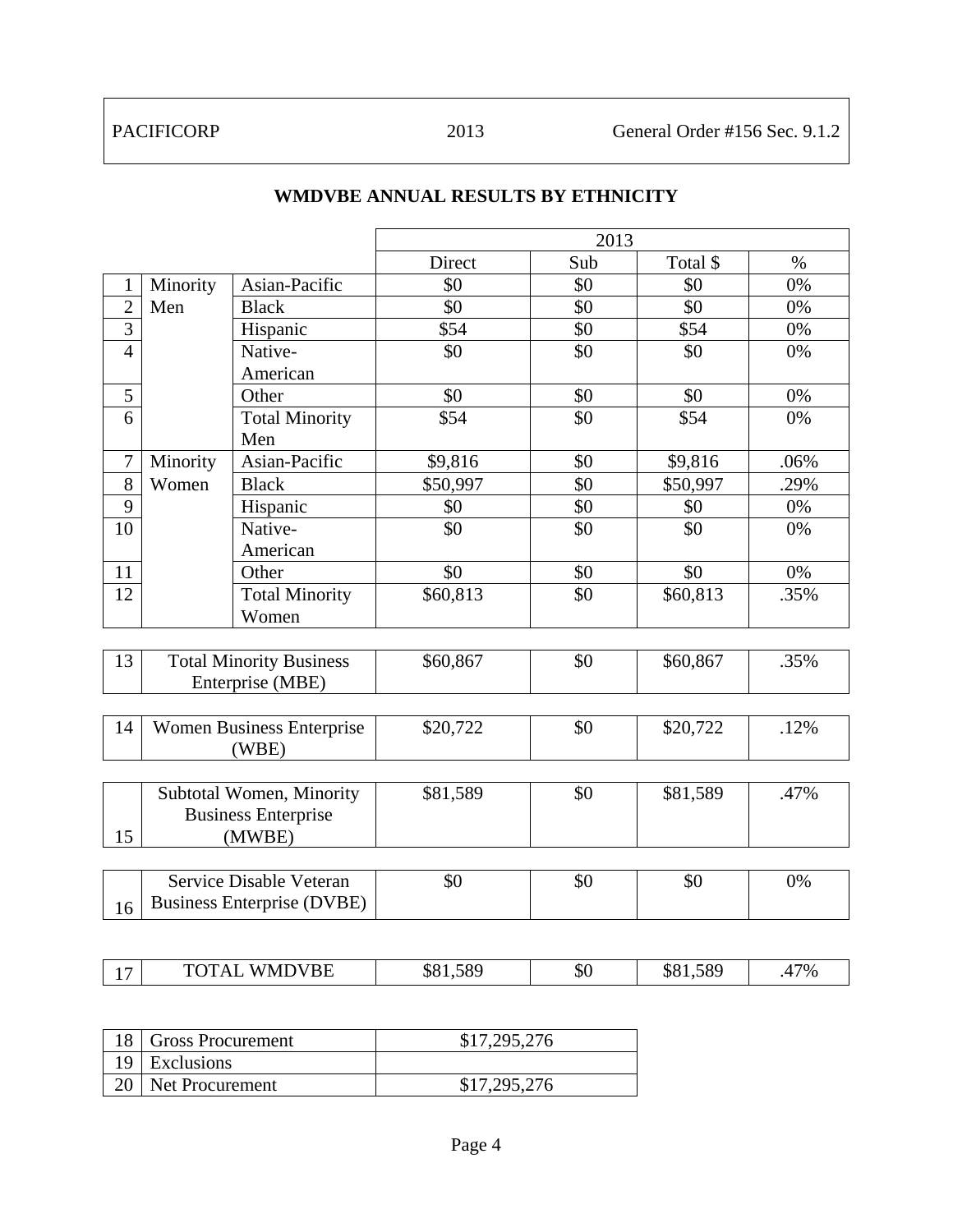13

# example 3 and 2 and 2 and 2 and 3 and 3 and 3 and 3 and 3 and 3 and 3 and 3 and 3 and 3 and 3 and 3 and 3 and 3 and 3 and 3 and 3 and 3 and 3 and 3 and 3 and 3 and 3 and 3 and 3 and 3 and 3 and 3 and 3 and 3 and 3 and 3 an \$ % \$ % \$ % 1 Minority Asian-Pacific Direct  $\begin{array}{|c|c|c|c|c|c|c|c|c|} \hline 1 & 0\% & 0\% & 0\% & 0\% \hline \end{array}$ 2 | Men | Black | Direct | \$0 | 0% | \$0 | 0% | \$0 | 0% 3 Hispanic Direct \$0 0% \$54 0% \$0 0% 4 | Native-American Direct | \$0 | 0% | \$0 | 0% | \$0 | 0% 5 Other Direct \$0 0% \$0 0% \$0 0% 50 0% 6 Total Minority Men Direct \$0 0% \$54 0% \$54 0% 7 | Minority | Asian-Pacific | Direct | \$0 | 0% | \$9,816 | .06% | \$9,816 | .06% 8 | Women | Black | Direct | \$0 | 0% | \$50,997 | .3% | \$50,997 | .29% 9 Hispanic Direct \$0 0% \$0 0% \$0 0% 0% 10 | Native-American | Direct | \$0 | 0% | \$0 | 0% | \$0 | 0% 11 Other Direct \$0 0% \$0 0% \$0 0% 12 | Total Minority Women  $\vert$ Direct  $\vert$  \$0  $\vert$  0%  $\vert$  \$60,813 .36%  $\vert$  \$60,813 .35% Total Minority Business Enterprise (MBE) \$0 0% \$60,867 \$0 \$60,867 .35%  $14$  (WBE) Women Business Enterprise (WBE) Direct | \$8,133 | 1.5% | \$12,589 | .07% | \$20,722 | .012% Total Women, Minority Business

| <b>WMDVBE ANNUAL RESULTS BY PRODUCT AND SERVICE CATEGORIES</b> |  |  |
|----------------------------------------------------------------|--|--|
|                                                                |  |  |

| <b>Service Disable Veteran Business</b> |         |      |          |      |          |     |
|-----------------------------------------|---------|------|----------|------|----------|-----|
| Enterprise (DVBE)                       | \$0     | 0%   | \$0      | 0%   | \$0      | 0%  |
|                                         |         |      |          |      |          |     |
| <b>TOTAL WMDVBE</b>                     | \$8,133 | 1.5% | \$73,456 | .42% | \$81,589 | 47% |

15 Enterprise (MWBE) | \$8,133 | 1.5% | \$73,456 | .42% | \$81,589 | .47%

|    | <b>Gross Procurement</b>         | \$17,295,276 |
|----|----------------------------------|--------------|
| 19 | Exclusions                       |              |
|    | Net Procurement                  | \$17,295,276 |
|    | <b>Total Product Procurement</b> | 515,632      |
|    | <b>Total Service Procurement</b> | \$16,779,644 |
|    | Net Procurement                  | \$17,295,276 |

Percentage for "Products" expenditures are WMDVBE compared to "Total Product Procurement" expenditures. Percentage for "Services" expenditures are WMDVBE compared to "Total Service Procurement" expenditures. Percentage for "Total" expenditures are WMDVBE compared to "Net Procurement" expenditures.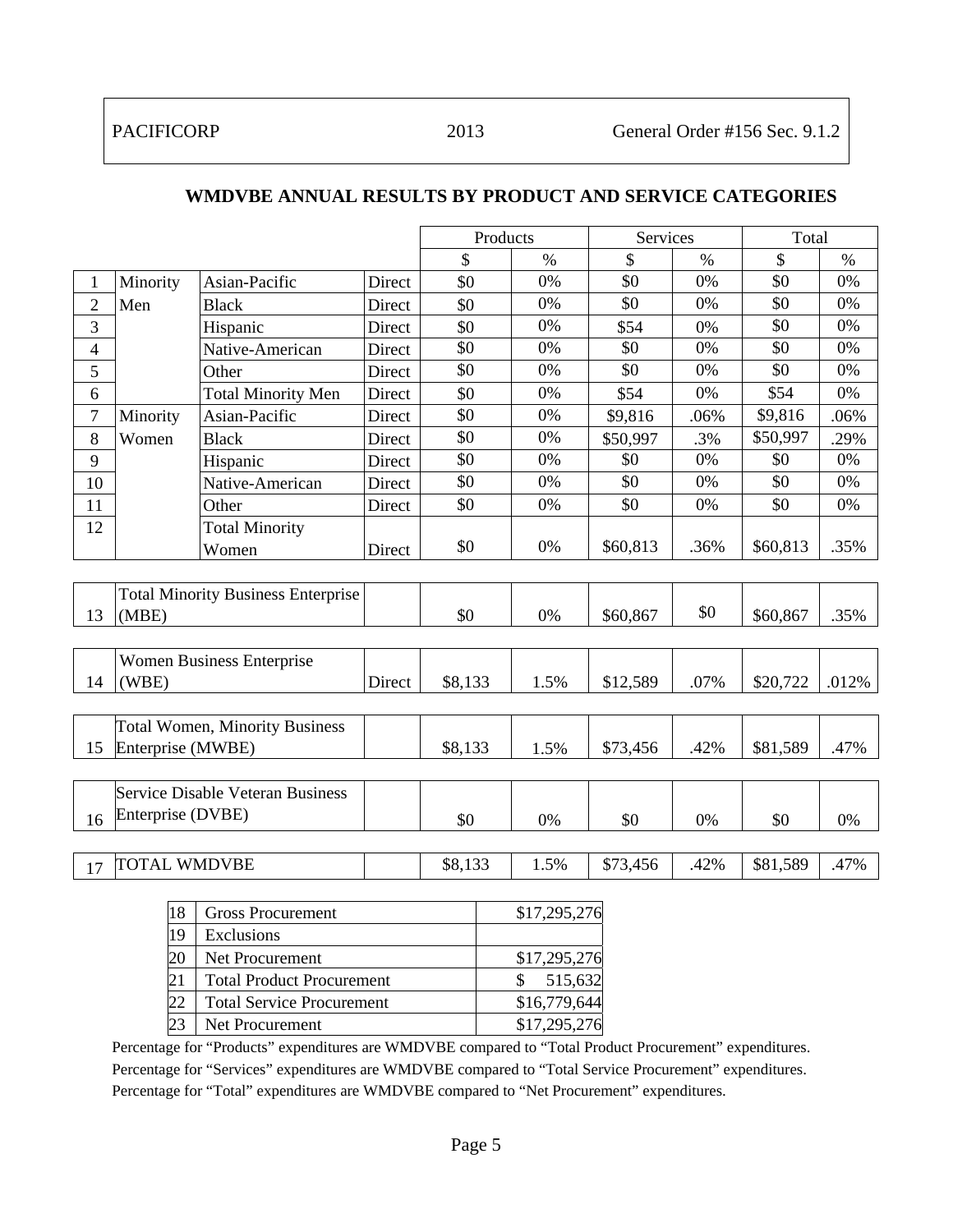# **WMDVBE PROCUREMENT BY PRODUCT AND SERVICE CATEGORIES**

|                |          |                             | Products |     | <b>Services</b> |     | Total |     |      |
|----------------|----------|-----------------------------|----------|-----|-----------------|-----|-------|-----|------|
|                |          |                             |          | \$  | $\%$            | \$  | $\%$  | \$  | $\%$ |
|                | Minority | Asian-Pacific               | Sub      | \$0 | 0%              | \$0 | 0%    | \$0 | 0%   |
| $\overline{2}$ | Men      | <b>Black</b>                | Sub      | \$0 | 0%              | \$0 | 0%    | \$0 | 0%   |
| 3              |          | Hispanic                    | Sub      | \$0 | 0%              | \$0 | 0%    | \$0 | 0%   |
| $\overline{4}$ |          | Native-American             | Sub      | \$0 | 0%              | \$0 | 0%    | \$0 | 0%   |
| 5              |          | Other                       | Sub      | \$0 | 0%              | \$0 | 0%    | \$0 | 0%   |
| 6              |          | <b>Total Minority Men</b>   | Sub      | \$0 | 0%              | \$0 | 0%    | \$0 | 0%   |
| 7              | Minority | Asian-Pacific               | Sub      | \$0 | 0%              | \$0 | 0%    | \$0 | 0%   |
| 8              | Women    | <b>Black</b>                | Sub      | \$0 | 0%              | \$0 | 0%    | \$0 | 0%   |
| 9              |          | Hispanic                    | Sub      | \$0 | 0%              | \$0 | 0%    | \$0 | 0%   |
| 10             |          | Native-American             | Sub      | \$0 | 0%              | \$0 | 0%    | \$0 | 0%   |
| 11             |          | Other                       | Sub      | \$0 | 0%              | \$0 | 0%    | \$0 | 0%   |
| 12             |          | <b>Total Minority Women</b> | Sub      | \$0 | 0%              | \$0 | 0%    | \$0 | 0%   |
|                |          |                             |          |     |                 |     |       |     |      |

|    | <b>Total Minority Business Enterprise</b> |     |              |    |     |    |     |     |
|----|-------------------------------------------|-----|--------------|----|-----|----|-----|-----|
| 13 | (MBE)                                     | Sub | \$0          | 0% | \$0 | 0% | \$0 | 0%  |
|    |                                           |     |              |    |     |    |     |     |
|    | <b>Women Business Enterprise</b>          |     |              |    |     |    |     |     |
| 14 | (WBE)                                     | Sub | \$0          | 0% | \$0 | 0% | \$0 | 0%  |
|    |                                           |     |              |    |     |    |     |     |
|    | <b>Total Women, Minority Business</b>     |     |              |    |     |    |     |     |
| 15 | Enterprise (MWBE)                         | Sub | \$0          | 0% | \$0 | 0% | \$0 | 0%  |
|    |                                           |     |              |    |     |    |     |     |
|    | <b>Service Disable Veteran Business</b>   |     |              |    |     |    |     |     |
| 16 | Enterprise (DVBE)                         | Sub | \$0          | 0% | \$0 | 0% | \$0 | 0%  |
|    |                                           |     |              |    |     |    |     |     |
| 17 | <b>TOTAL WMDVBE</b>                       | Sub | \$0          | 0% | \$0 | 0% | \$0 | 0%  |
|    |                                           |     |              |    |     |    |     |     |
| 18 | <b>Gross Procurement</b>                  |     | \$17,295,276 |    | \$0 |    |     | \$0 |
| 19 | Exclusions                                |     | \$0          |    | \$0 |    |     | \$0 |
| 20 | Net Procurement                           |     | \$17,295,276 |    | \$0 |    |     | \$0 |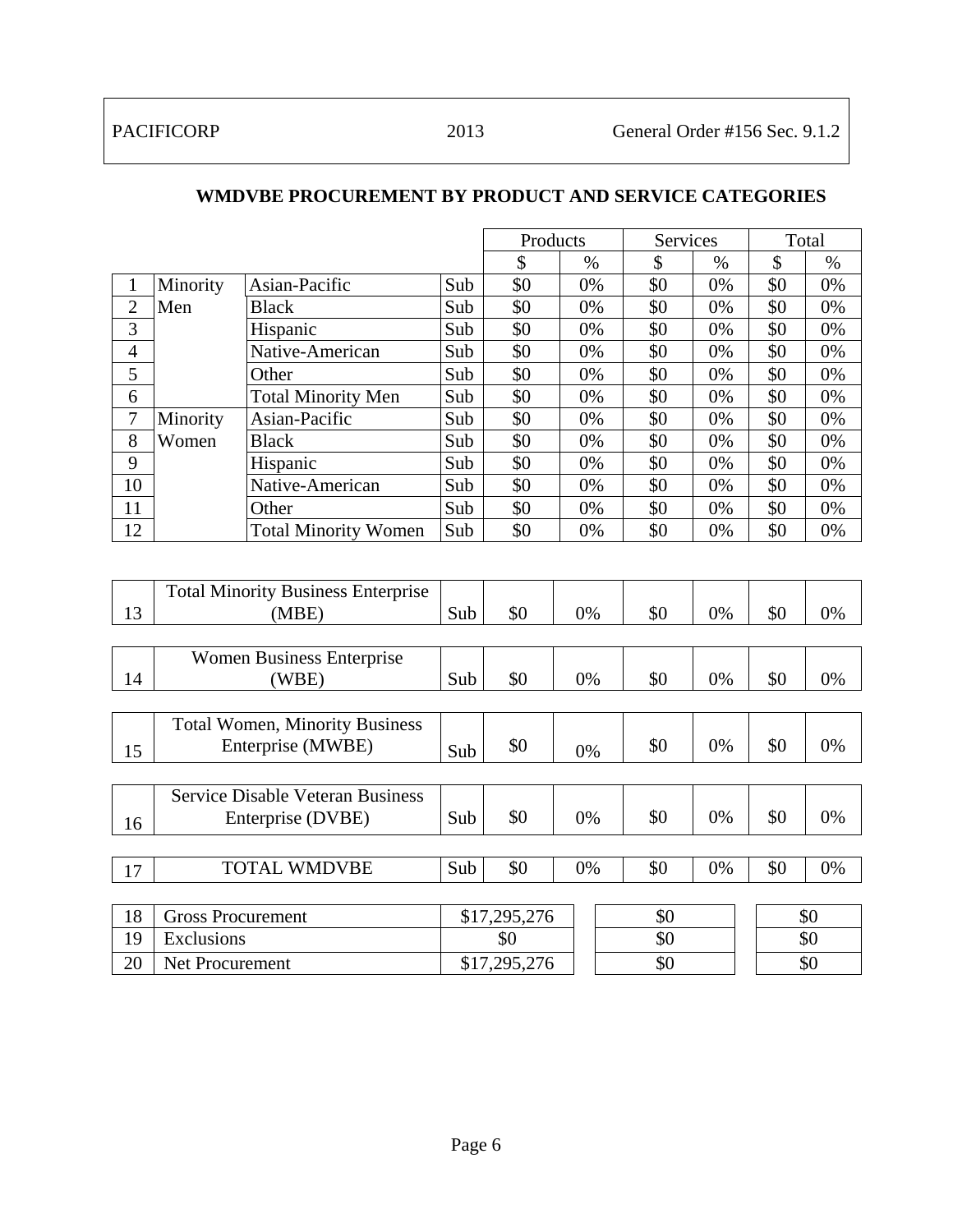# **WMDVBE PROGRAM EXPENSES**

| Line |                                 |         |
|------|---------------------------------|---------|
| No.  | <b>Expense Category</b>         | 2013    |
|      | Wages                           |         |
| 2    | Other Employee Expenses         |         |
| 3    | Program Expenses                | \$2,798 |
|      | <b>Reporting Expenses</b>       |         |
|      | Training                        |         |
|      | Consultants                     |         |
|      | Other                           |         |
| Q    | <b>TOTAL Estimated Expenses</b> | \$2,798 |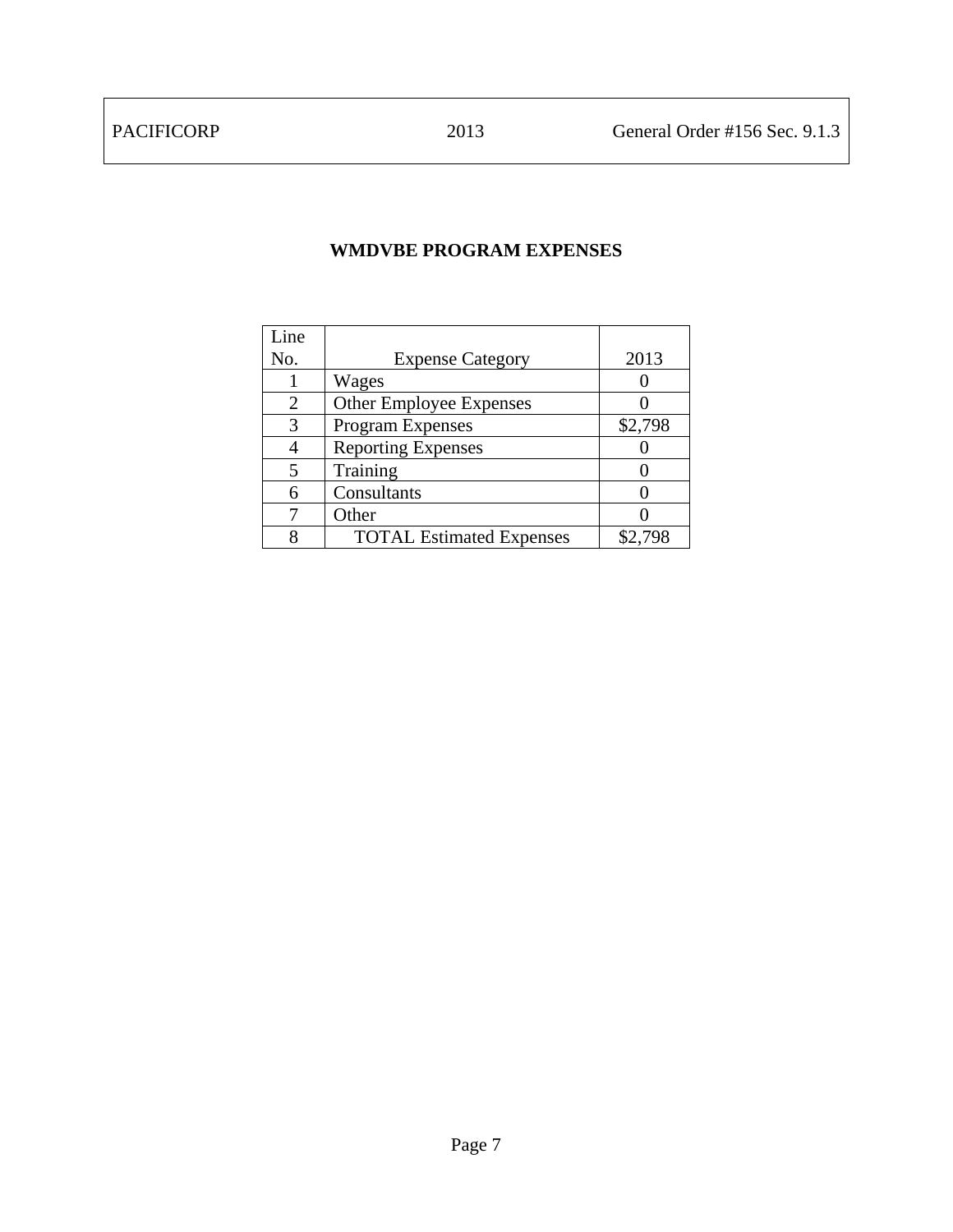| Line<br>No.    | A description of progress in meeting or exceeding set goals and an explanation of<br>any circumstances that may have caused the utility to fall short of its goals. |                                          |                                 |
|----------------|---------------------------------------------------------------------------------------------------------------------------------------------------------------------|------------------------------------------|---------------------------------|
| $\mathbf{1}$   |                                                                                                                                                                     |                                          |                                 |
| $\overline{2}$ | Category                                                                                                                                                            | <b>Current</b><br>Year<br><b>Results</b> | <b>Current</b><br>Year<br>Goals |
| 3              | Minority Men                                                                                                                                                        | 0%                                       | 0%                              |
| $\overline{4}$ | <b>Minority Women</b>                                                                                                                                               | .12%                                     | 7%                              |
| 5              | <b>Minority Business</b><br>Enterprise (MBE)                                                                                                                        | .06%                                     | 1%                              |
| 6              | <b>Women Business</b><br>Enterprise (WBE)                                                                                                                           | .29%                                     | 2%                              |
| $\overline{7}$ | Subtotal Women, Minority<br><b>Business Enterprise</b><br>(WMBE)                                                                                                    | .47%                                     | 10%                             |
| 8              | <b>Service Disabled Veteran</b><br><b>Business Enterprise</b><br>(DVBE)                                                                                             | 0%                                       | 0%                              |
| 9              | <b>Total WMDVBE</b>                                                                                                                                                 | .47%                                     | 10%                             |
| 10<br>11       | Spending in the Company's California service territory is very limited. Of the total<br>Company spend, only 1.6% was in California.                                 |                                          |                                 |
| 12<br>13       |                                                                                                                                                                     |                                          |                                 |
| 14<br>15       | PacifiCorp did not set a goal for disabled veteran supplier activity.                                                                                               |                                          |                                 |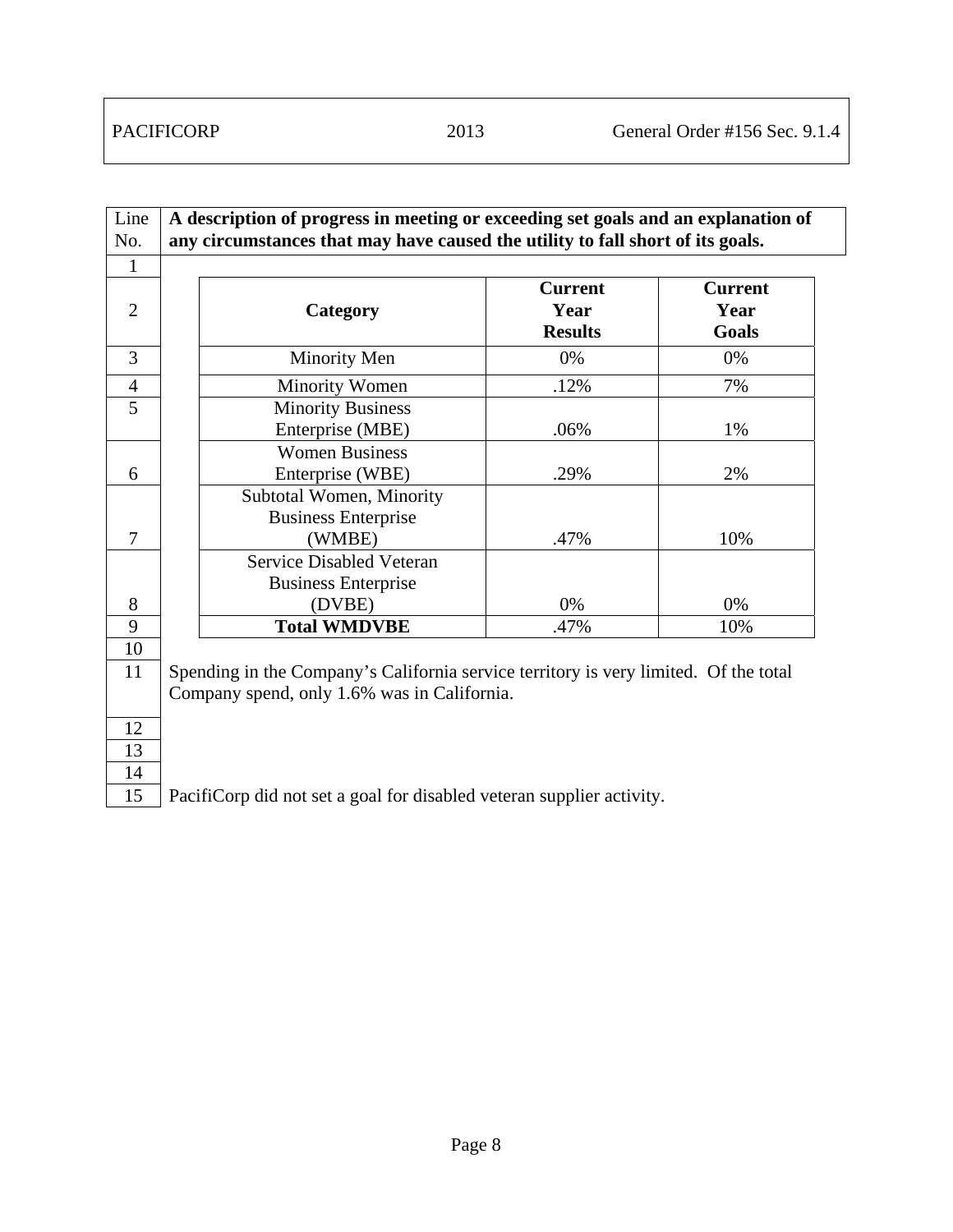| Line           |                                                                                          |          |          |                 |                 |                 |                 |               |
|----------------|------------------------------------------------------------------------------------------|----------|----------|-----------------|-----------------|-----------------|-----------------|---------------|
| No.            | A summary of prime contractor utilization of WMDVBE subcontractors.                      |          |          |                 |                 |                 |                 |               |
| $\mathbf{1}$   |                                                                                          |          |          |                 |                 |                 |                 |               |
|                |                                                                                          |          |          |                 |                 |                 | Service         |               |
| $\overline{2}$ |                                                                                          |          |          |                 |                 | Women           | Disabled        |               |
|                |                                                                                          |          |          | Minority        | Women           | Minority        | Veterans        |               |
|                |                                                                                          |          |          | <b>Business</b> | <b>Business</b> | <b>Business</b> | <b>Business</b> |               |
|                |                                                                                          | Minority | Minority | Enterprise      | Enterprise      | Enterprise      | Enterprise      | <b>TOTAL</b>  |
|                |                                                                                          | Men      | Women    | (WME)           | (WBE)           | (WMBE)          | (DVBE)          | <b>WMDVBE</b> |
| $\overline{3}$ | Direct \$                                                                                |          |          |                 |                 |                 |                 |               |
| $\overline{4}$ | Subcontracting \$                                                                        |          |          |                 |                 |                 |                 |               |
| 5              | Total \$                                                                                 |          |          |                 |                 |                 |                 |               |
| 6              |                                                                                          |          |          |                 |                 |                 |                 |               |
| 7              | Direct %                                                                                 |          |          |                 |                 |                 |                 |               |
| $8\,$          | Subcontracting %                                                                         |          |          |                 |                 |                 |                 |               |
| 9              | Total %                                                                                  |          |          |                 |                 |                 |                 |               |
| 10             |                                                                                          |          |          |                 |                 |                 |                 |               |
| 11             | Gross                                                                                    |          |          |                 |                 |                 |                 |               |
|                | Procurement                                                                              |          |          |                 |                 |                 |                 |               |
| 12             | Exclusion                                                                                |          |          |                 |                 |                 |                 |               |
| 13             | Net Procurement                                                                          |          |          |                 |                 |                 |                 |               |
| 14             |                                                                                          |          |          |                 |                 |                 |                 |               |
| 15             |                                                                                          |          |          |                 |                 |                 |                 |               |
| 16             | <u>Docificare did not collect data regarding use of diversity subcontractors in 2012</u> |          |          |                 |                 |                 |                 |               |

16 PacifiCorp did not collect data regarding use of diversity subcontractors in 2013.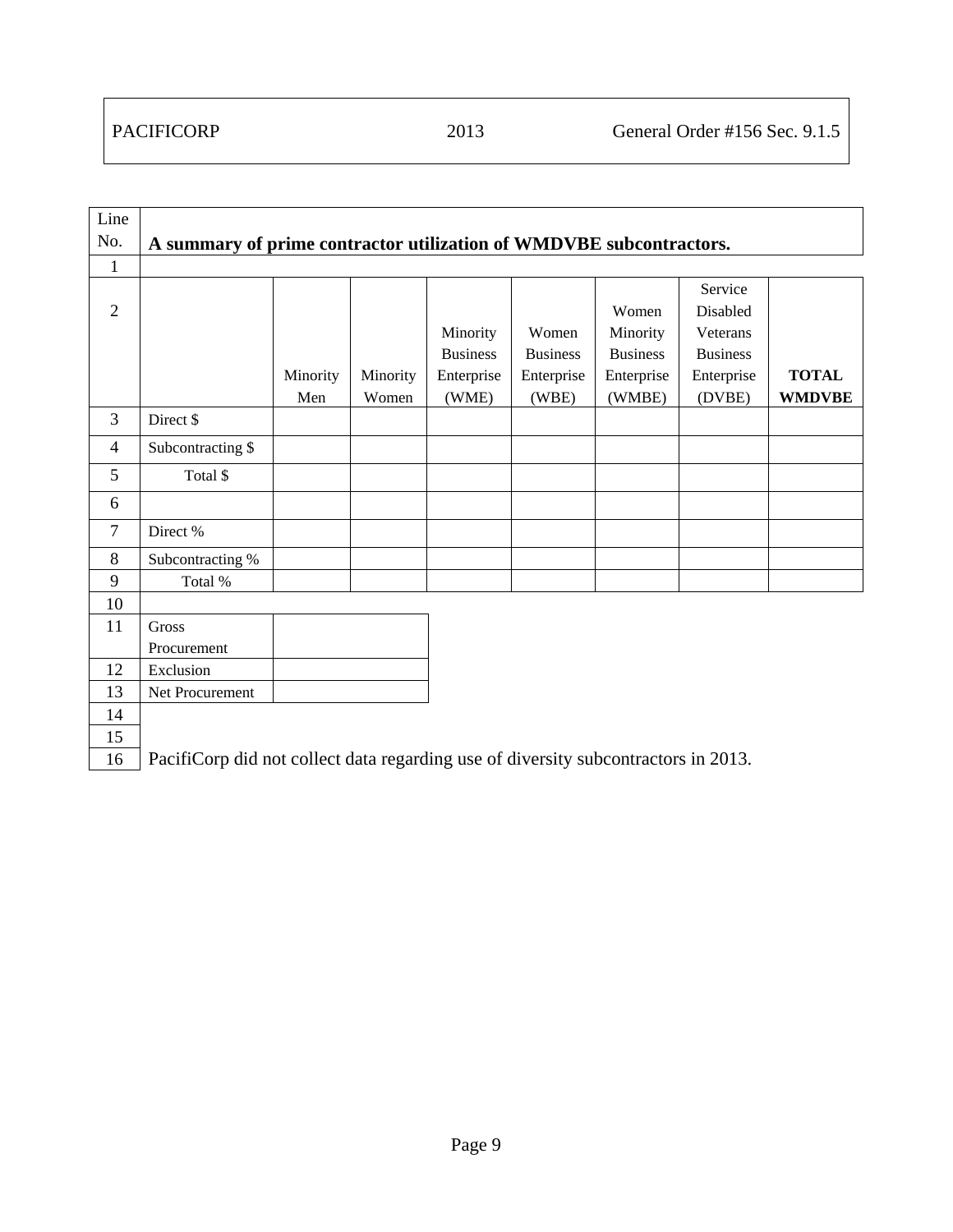| Line           | A list of WMDVBE complaints received during the past year, accompanied by a     |
|----------------|---------------------------------------------------------------------------------|
| No.            | brief description of the nature of each complaint and its resolution or current |
|                | status.                                                                         |
| $\mathbf{1}$   |                                                                                 |
| $\overline{2}$ | PacifiCorp is unaware of any WMDVBE complaints during 2013.                     |
| 3              |                                                                                 |
| $\overline{4}$ |                                                                                 |
| 5              |                                                                                 |
| 6              |                                                                                 |
| $\overline{7}$ |                                                                                 |
| 8              |                                                                                 |
| 9              |                                                                                 |
| 10             |                                                                                 |
| 11             |                                                                                 |
| 12             |                                                                                 |
| 13             |                                                                                 |
| 14             |                                                                                 |
| 15             |                                                                                 |
| 16             |                                                                                 |
| 17             |                                                                                 |
| 18             |                                                                                 |
| 19             |                                                                                 |
| 20             |                                                                                 |
| 21             |                                                                                 |
| 22             |                                                                                 |
| 23             |                                                                                 |
| 24             |                                                                                 |
| 25             |                                                                                 |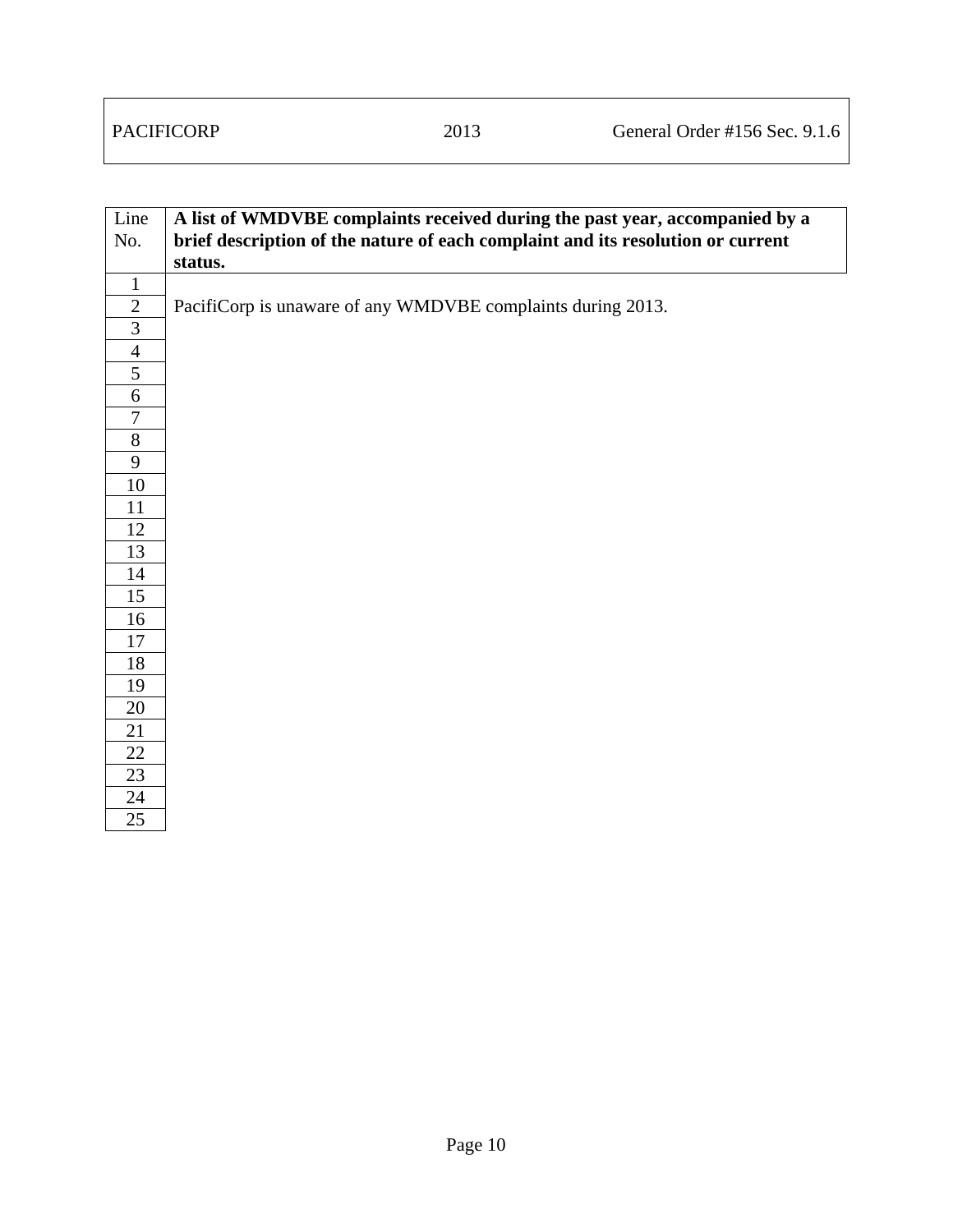| Line           | A summary of purchases and/or contracts for products and services in excluded         |
|----------------|---------------------------------------------------------------------------------------|
| No.            | categories.                                                                           |
| $\mathbf{1}$   |                                                                                       |
| $\overline{2}$ | No exclusions.                                                                        |
| 3              |                                                                                       |
| $\overline{4}$ |                                                                                       |
| 5              |                                                                                       |
| 6              |                                                                                       |
| $\overline{7}$ |                                                                                       |
| 8              |                                                                                       |
| 9              |                                                                                       |
| 10             |                                                                                       |
| 11             |                                                                                       |
| 12             |                                                                                       |
| 13             |                                                                                       |
| 14             |                                                                                       |
|                | A justification for the continued existence of any "excluded category" of products or |
|                | services which has been removed from the procurement dollar base used to set goals    |
|                | because of the established unavailability of WMDVBE suppliers. Such justification     |
| Line           | must include a description of any efforts made to find and/or recruit WMDVBE          |
| No.            | suppliers or services in the excluded category.                                       |
| 20             |                                                                                       |
| 21             | Not applicable.                                                                       |
| 22             |                                                                                       |
| 23             |                                                                                       |
| 24             |                                                                                       |
| 25             |                                                                                       |
| 26             |                                                                                       |
| 27             |                                                                                       |
| $28\,$         |                                                                                       |
| 29             |                                                                                       |
| 30             |                                                                                       |
| 31<br>32       |                                                                                       |
| 33             |                                                                                       |
| 34             |                                                                                       |
| 35             |                                                                                       |
|                |                                                                                       |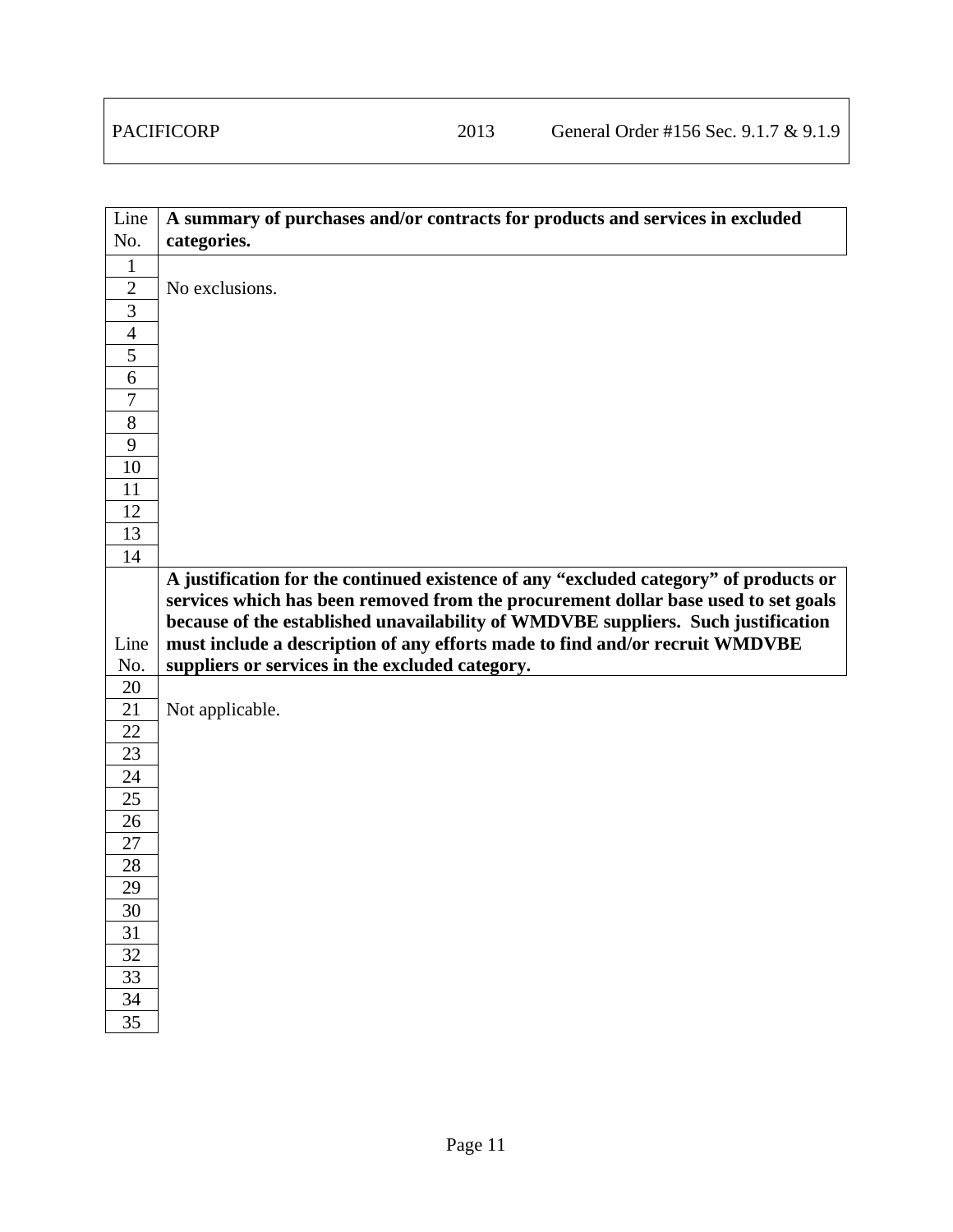| Line           | A description of any efforts made to recruit WMDVBE suppliers of products or                                                                                                                                                                                    |
|----------------|-----------------------------------------------------------------------------------------------------------------------------------------------------------------------------------------------------------------------------------------------------------------|
| No.            | services in procurement categories where WMDVBE utilization has been low, such                                                                                                                                                                                  |
|                | as legal and financial services, fuel procurement, and areas that are considered                                                                                                                                                                                |
|                | highly technical in nature.                                                                                                                                                                                                                                     |
| $\mathbf{1}$   |                                                                                                                                                                                                                                                                 |
| $\overline{2}$ | PacifiCorp's internal and external activities described in section 9.1.1 are aimed<br>at recruiting WMDVBE suppliers of products or services in procurement categories<br>where WMDVBE utilization has been low as well as in all other procurement categories. |
| 3              |                                                                                                                                                                                                                                                                 |
| $\overline{4}$ |                                                                                                                                                                                                                                                                 |
| $\overline{5}$ |                                                                                                                                                                                                                                                                 |
| 6              |                                                                                                                                                                                                                                                                 |
| $\overline{7}$ |                                                                                                                                                                                                                                                                 |
| 8              |                                                                                                                                                                                                                                                                 |
| 9              |                                                                                                                                                                                                                                                                 |
| 10             |                                                                                                                                                                                                                                                                 |
| 11             |                                                                                                                                                                                                                                                                 |
| 12             |                                                                                                                                                                                                                                                                 |
| 13             |                                                                                                                                                                                                                                                                 |
| 14             |                                                                                                                                                                                                                                                                 |
| 15             |                                                                                                                                                                                                                                                                 |
| 16             |                                                                                                                                                                                                                                                                 |
| 17             |                                                                                                                                                                                                                                                                 |
| 18             |                                                                                                                                                                                                                                                                 |
| 19             |                                                                                                                                                                                                                                                                 |
| 20             |                                                                                                                                                                                                                                                                 |
| 21             |                                                                                                                                                                                                                                                                 |
| 22             |                                                                                                                                                                                                                                                                 |
| 23             |                                                                                                                                                                                                                                                                 |
| 24             |                                                                                                                                                                                                                                                                 |
| 25             |                                                                                                                                                                                                                                                                 |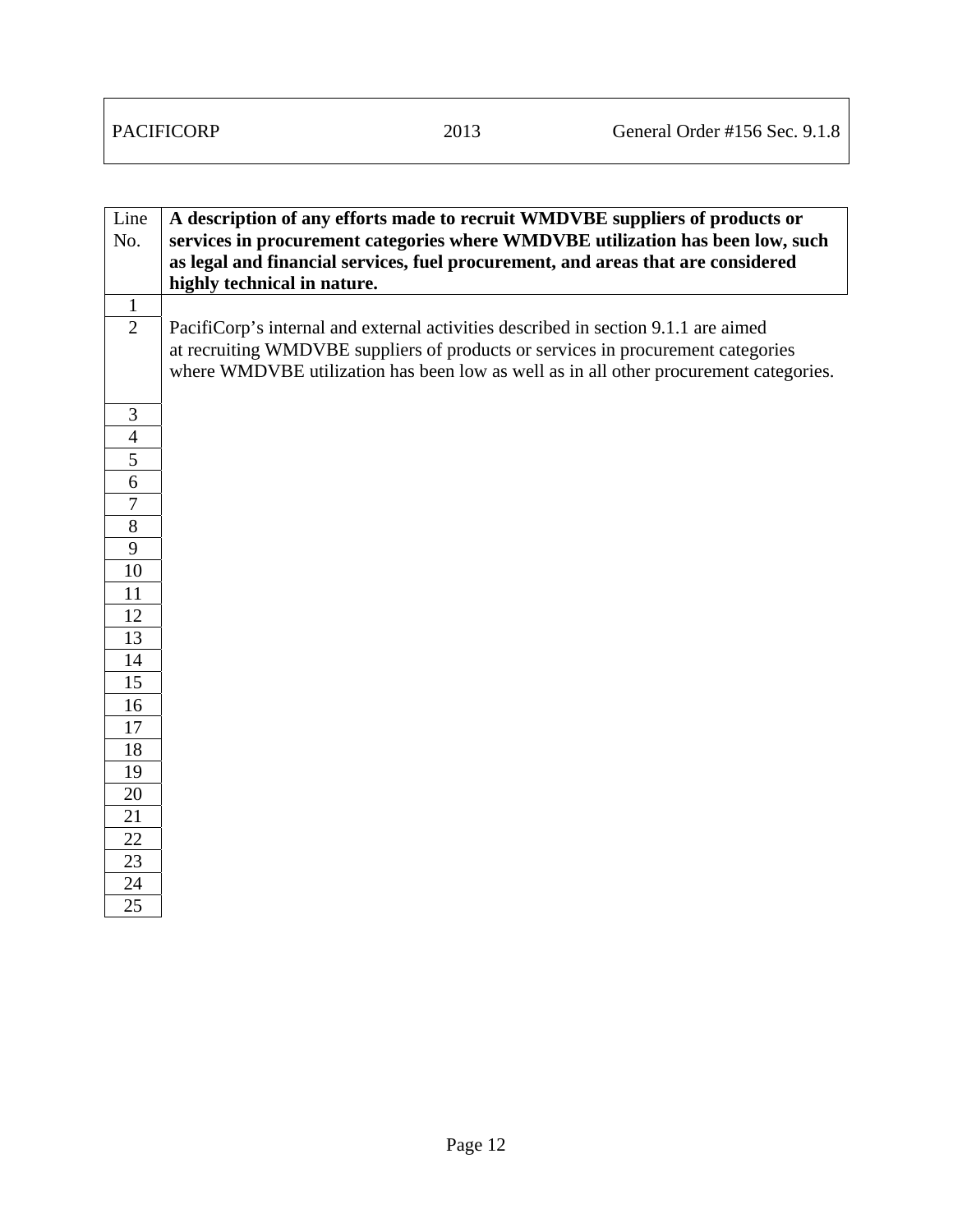|      |                            |               |     |          | Short-Term (2014) |                 |                 |       | Mid-Term (2015) |                 |                 |                 | Long-Term $(2016)$ |          |                 |                 |                 |
|------|----------------------------|---------------|-----|----------|-------------------|-----------------|-----------------|-------|-----------------|-----------------|-----------------|-----------------|--------------------|----------|-----------------|-----------------|-----------------|
|      |                            |               |     |          |                   |                 | Women           |       |                 |                 |                 | Women           |                    |          |                 |                 | Women           |
|      |                            |               |     |          | Minority          | Women           | Minority        |       |                 | Minority        | Women           | Minority        |                    |          | Minority        | Women           | Minority        |
|      |                            |               |     |          | <b>Business</b>   | <b>Business</b> | <b>Business</b> |       |                 | <b>Business</b> | <b>Business</b> | <b>Business</b> |                    |          | <b>Business</b> | <b>Business</b> | <b>Business</b> |
| Line |                            |               |     | Minority | Enterprise        | Enterprise      | Enterprise      |       | Minority        | Enterprise      | Enterprise      | Enterprise      |                    | Minority | Enterprise      | Enterprise      | Enterprise      |
| No.  | Products/Services          |               | Men | Women    | (MBE)             | (WBE)           | (WMBE)          | Men   | Women           | (MBE)           | (WBE            | (WMBE           | Men                | Women    | (MBE)           | (WBE            | (WMBE)          |
|      | Replacement parts          |               | 0%  | 0%       | 0%                | 0%              | 0%              | 0%    | 0%              | 0%              | 0%              | 0%              | 0%                 | 0%       | 0%              | 0%              | $0\%$           |
|      | Office Supplies            |               | 0%  | $0\%$    | 0%                | 0%              | 0%              | 0%    | 0%              | 0%              | 0%              | $0\%$           | 0%                 | 0%       | $0\%$           | 0%              | 0%              |
| 3    | <b>Operating Materials</b> |               | 0%  | 0%       | 0%                | 0%              | 0%              | 0%    | 0%              | 0%              | 0%              | 0%              | 0%                 | 0%       | 0%              | 0%              | 0%              |
| 4    | Automotive Repair          |               | 0%  | 0%       | 0%                | 0%              | 0%              | 0%    | 0%              | 0%              | 0%              | $0\%$           | 0%                 | 0%       | 0%              | 0%              | 0%              |
| 5    | <b>Freight Services</b>    | $\frac{0}{0}$ | 0%  | 0%       | 0%                | 0%              | 0%              | 0%    | 0%              | 0%              | 0%              | 0%              | 0%                 | 0%       | 0%              | 0%              | 0%              |
| 6    | Tree Trimming              | $\%$          | 0%  | $0\%$    | 0%                | 0%              | $0\%$           | $0\%$ | 0%              | 0%              | $0\%$           | $0\%$           | $0\%$              | 0%       | $0\%$           | 0%              | $0\%$           |
|      | <b>Analytical Services</b> | $\frac{0}{0}$ | 0%  | 0%       | 0%                | 0%              | 0%              | 0%    | 0%              | 0%              | 0%              | 0%              | 0%                 | 0%       | 0%              | 0%              | 0%              |
| 8    | Other                      | $\%$          | 0%  | 0%       | 1%                | 4%              | 5%              | $0\%$ | 0%              | 1%              | 4%              | 5%              | 0%                 | 0%       | 1%              | 4%              | 5%              |
|      |                            |               |     |          |                   |                 |                 |       |                 |                 |                 |                 |                    |          |                 |                 |                 |
| 9    | <b>TOTAL</b>               |               | 0%  | $0\%$    | 1%                | 4%              | 5%              | 0%    | 0%              | $1\%$           | 4%              | 5%              | 0%                 | 0%       | $1\%$           | 4%              | 5%              |

# **2014 Annual Plan**

Included on the next page is a letter from Pat Reiten, President and CEO of Pacific Power, to Pacific Power employees describing the initiative to increase supplier diversity.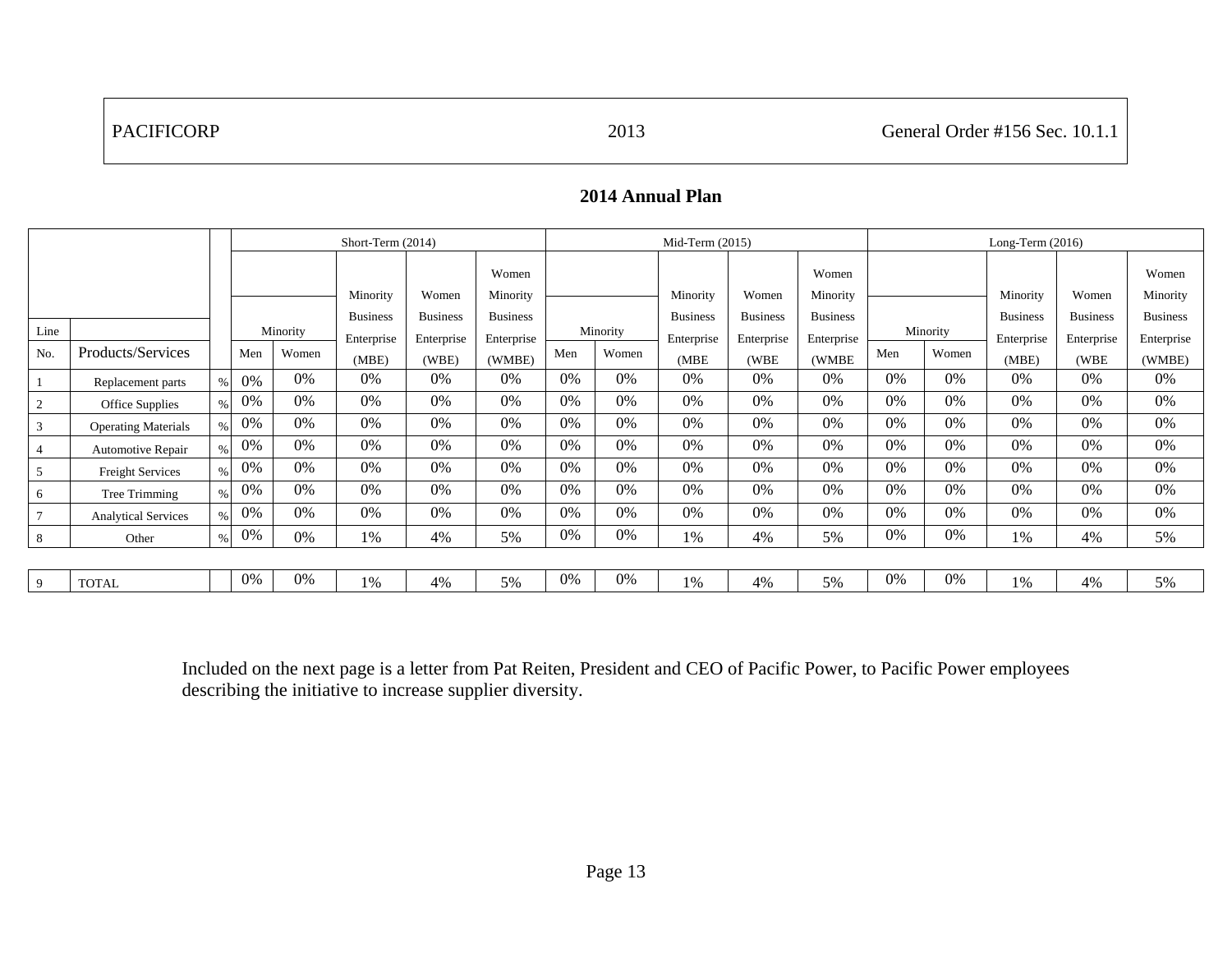

#### **Company-wide letter from Pacific Power CEO, Pat Reiten on January 21, 2014**

PacifiCorp is committed to promoting diversity and economic development in the communities we serve. In order to be efficient and bring the greatest value to the company and our customers, it is important to continuously seek new alliances and grow our current relationships with broader supplier participation.

This year, Pacific Power has made a commitment to increase the company's business relationships with historically underrepresented and diverse suppliers, and to sustain the inclusion of these suppliers in our supply chain.

Our goal is to proactively identify, build relationships with and purchase from qualified minority-owned, womenowned, disabled-veteran-owned, and emerging small businesses (MWDVESBs) that can provide high-quality commodities and services in a competitive market.

Why is supplier diversity important? It supports our company and community values, fosters competition, supports local economies, acknowledges changing demographics in our service area, and introduces new suppliers, bringing potential innovation and flexibility.

Specifically, our 2014 goals are to:

- Increase spend on MWDVESBs to 3% of total accounts payable
- Increase MWDVESB spend to 10% of total accounts payable in California
- Increase the inclusion of MWDVESB suppliers on the bid list by including at least one MWDVESB supplier on at least half of the bid events

#### **What can you do?**

Procurement is currently finalizing a database that will identify available suppliers who meet the MWDVESB criteria. This will be posted on the intranet by the end of this month.

To help us meet these goals, you can:

- Refer to the procurement database, and add diverse suppliers to your bid lists
- For purchases that don't require a bid, actively seek out diverse suppliers in your local area
- Identify areas where diverse suppliers need to be developed
- Help diverse suppliers understand how to do business with PacifiCorp
- Coach suppliers in areas where they need to improve to better serve PacifiCorp
- Help these suppliers network with larger suppliers for second-tier opportunities

The commitment to developing and engaging a diverse range of business partners and suppliers is critical for the company and a priority for our stakeholders. By providing opportunity for new supplier relationships, these traditionally underutilized businesses can work with PacifiCorp and successfully compete through quality performance at competitive prices.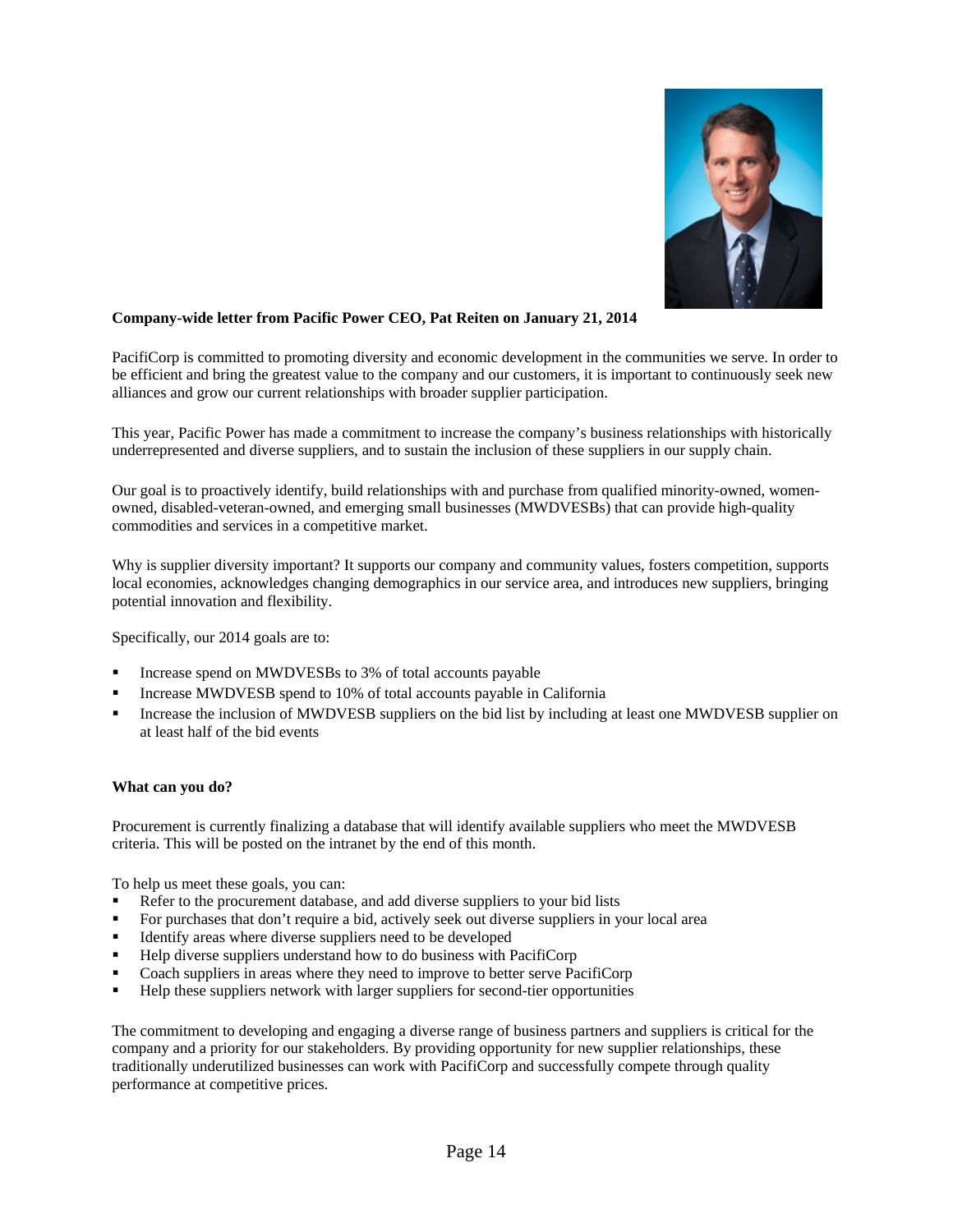| Line<br>No.         | A description of WMDVBE program planned for the next calendar year.<br>Internal program activities.                                                                                                                                                                                                                       |
|---------------------|---------------------------------------------------------------------------------------------------------------------------------------------------------------------------------------------------------------------------------------------------------------------------------------------------------------------------|
| $\mathbf{1}$        |                                                                                                                                                                                                                                                                                                                           |
| $\overline{2}$      | PacifiCorp will continue to inform and educate executives and their direct reports,<br>procurement staff, operational staff and all company employees who interact with suppliers<br>on the initiative to increase supplier diversity.<br>Also on-line training will be developed for bid evaluators and decision-makers. |
| 3                   | PacifiCorp will continue to implement changes to reduce barriers to participation as a<br>supplier to PacifiCorp.                                                                                                                                                                                                         |
|                     | Post list of diversity suppliers available to perform work in PacifiCorp service<br>$\bullet$<br>territories (note those already in the database).                                                                                                                                                                        |
|                     | Publish the list of diversity suppliers to business champions and low dollar<br>$\bullet$<br>purchasers (quarterly).                                                                                                                                                                                                      |
| 4                   |                                                                                                                                                                                                                                                                                                                           |
| 5                   |                                                                                                                                                                                                                                                                                                                           |
| 6<br>$\overline{7}$ |                                                                                                                                                                                                                                                                                                                           |
| $8\,$               |                                                                                                                                                                                                                                                                                                                           |
| 9                   |                                                                                                                                                                                                                                                                                                                           |
| 10                  |                                                                                                                                                                                                                                                                                                                           |
| 11                  |                                                                                                                                                                                                                                                                                                                           |
| 12                  |                                                                                                                                                                                                                                                                                                                           |
| 13                  |                                                                                                                                                                                                                                                                                                                           |
| 14                  |                                                                                                                                                                                                                                                                                                                           |
| 15                  |                                                                                                                                                                                                                                                                                                                           |
| 16<br>17            |                                                                                                                                                                                                                                                                                                                           |
| 18                  |                                                                                                                                                                                                                                                                                                                           |
| 19                  |                                                                                                                                                                                                                                                                                                                           |
| 20                  |                                                                                                                                                                                                                                                                                                                           |
| 21                  |                                                                                                                                                                                                                                                                                                                           |
| 22                  |                                                                                                                                                                                                                                                                                                                           |
| 23                  |                                                                                                                                                                                                                                                                                                                           |
| 24                  |                                                                                                                                                                                                                                                                                                                           |
| 25                  |                                                                                                                                                                                                                                                                                                                           |
| 26                  |                                                                                                                                                                                                                                                                                                                           |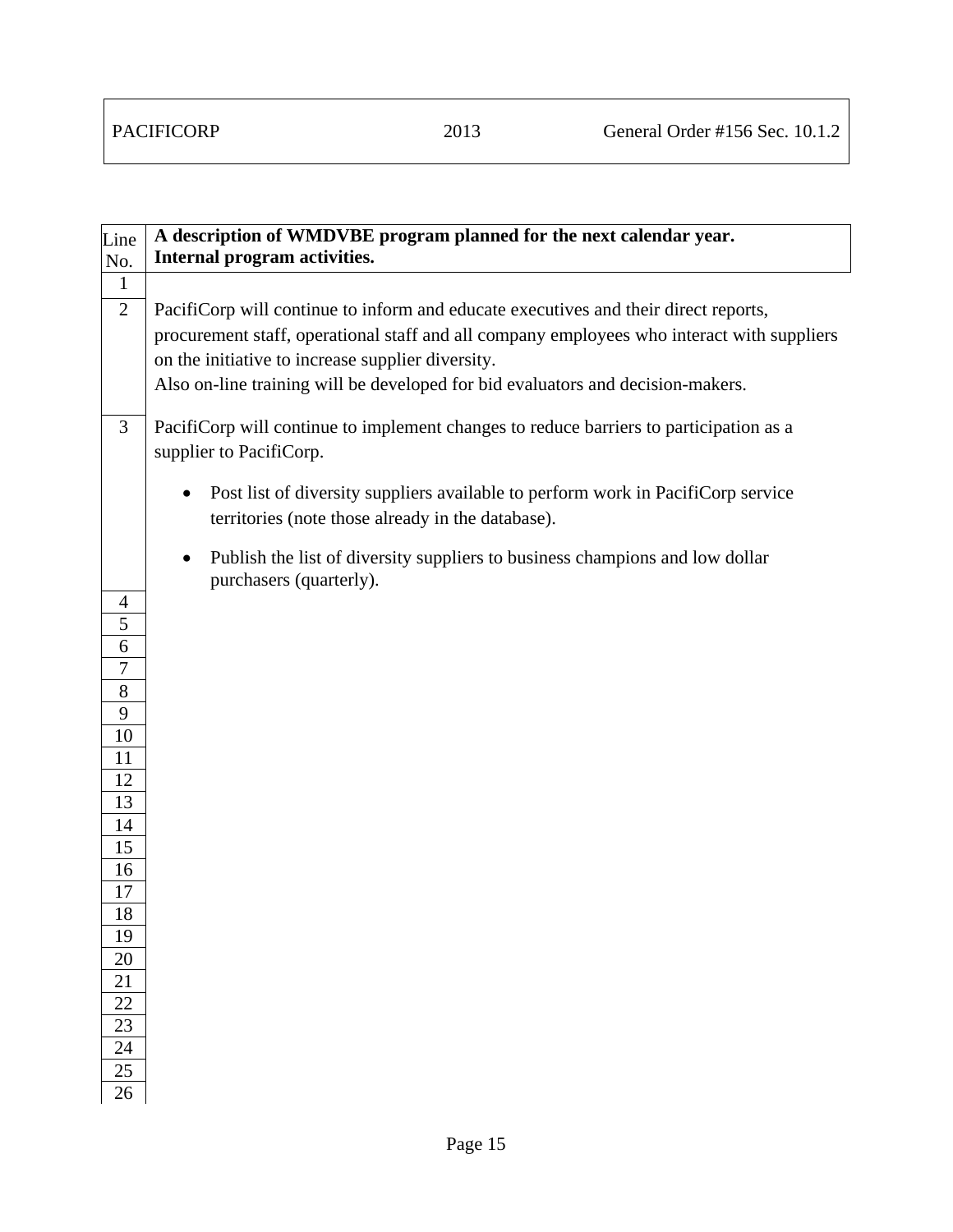| A description of WMDVBE program planned for the next calendar year.                                               |  |  |  |  |  |  |  |  |
|-------------------------------------------------------------------------------------------------------------------|--|--|--|--|--|--|--|--|
| <b>External program activities.</b>                                                                               |  |  |  |  |  |  |  |  |
|                                                                                                                   |  |  |  |  |  |  |  |  |
| PacifiCorp will:                                                                                                  |  |  |  |  |  |  |  |  |
| Post upcoming bid opportunities with PacifiCorp contact information on its<br>$\bullet$                           |  |  |  |  |  |  |  |  |
| supplier portal (rolling 6 months forward).                                                                       |  |  |  |  |  |  |  |  |
| Host "how to do business with PacifiCorp" events in selected service<br>territories.                              |  |  |  |  |  |  |  |  |
| Create and post a "how to do business with PacifiCorp" guide for suppliers.                                       |  |  |  |  |  |  |  |  |
| Investigate a supplier registration portal to eliminate the manual pre-<br>qualification form.                    |  |  |  |  |  |  |  |  |
| Conduct focus group(s) to understand suppliers' perspective on obtaining<br>$\bullet$<br>PacifiCorp's business.   |  |  |  |  |  |  |  |  |
| Create and conduct webinar(s) on using PacifiCorp's e-sourcing tool.<br>$\bullet$                                 |  |  |  |  |  |  |  |  |
| Collect formal feedback from diversity suppliers who are invited to a bid but<br>٠<br>choose not to submit a bid. |  |  |  |  |  |  |  |  |
|                                                                                                                   |  |  |  |  |  |  |  |  |
| Develop a Supplier Outreach plan:                                                                                 |  |  |  |  |  |  |  |  |
| i. Local outreach events (e.g. Oregon Association of Minority                                                     |  |  |  |  |  |  |  |  |
| Entrepreneurs, Hispanic Chamber of Commerce).                                                                     |  |  |  |  |  |  |  |  |
| Joint utility outreach events.<br>ii.                                                                             |  |  |  |  |  |  |  |  |
| Targeted territory supplier events.<br>iii.                                                                       |  |  |  |  |  |  |  |  |
| Targeted territory or good/service supplier outreach.<br>iv.                                                      |  |  |  |  |  |  |  |  |
|                                                                                                                   |  |  |  |  |  |  |  |  |
| PacifiCorp plans to develop Supplier Mentoring Programs and a pilot program with                                  |  |  |  |  |  |  |  |  |
| selected supplier(s) will be implemented.                                                                         |  |  |  |  |  |  |  |  |
|                                                                                                                   |  |  |  |  |  |  |  |  |
|                                                                                                                   |  |  |  |  |  |  |  |  |
|                                                                                                                   |  |  |  |  |  |  |  |  |
|                                                                                                                   |  |  |  |  |  |  |  |  |
|                                                                                                                   |  |  |  |  |  |  |  |  |
|                                                                                                                   |  |  |  |  |  |  |  |  |
|                                                                                                                   |  |  |  |  |  |  |  |  |
|                                                                                                                   |  |  |  |  |  |  |  |  |
|                                                                                                                   |  |  |  |  |  |  |  |  |
|                                                                                                                   |  |  |  |  |  |  |  |  |
|                                                                                                                   |  |  |  |  |  |  |  |  |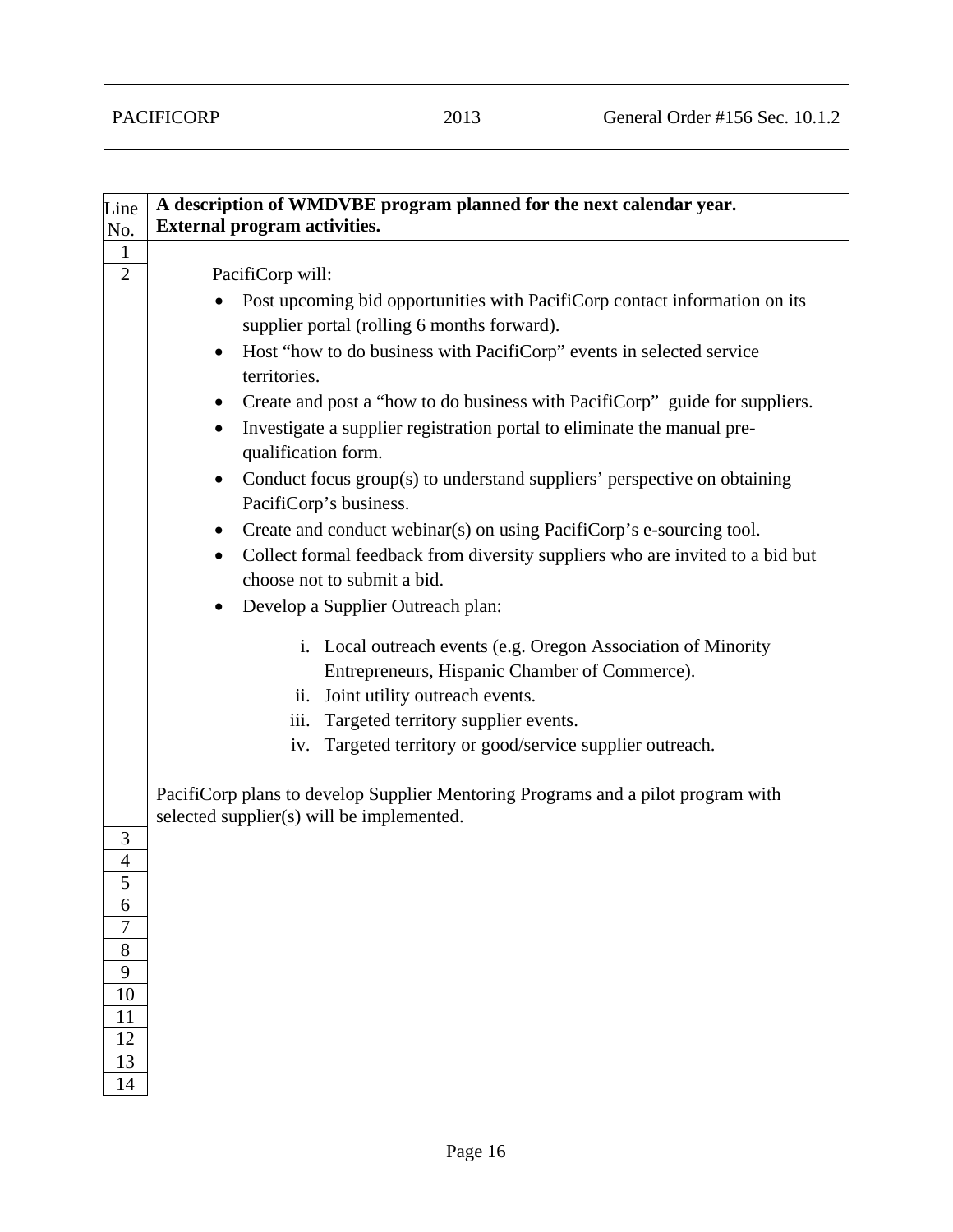| utilization has been low, such a legal and financial services, fuel procurement, and<br>Line<br>areas considered highly technical in nature.<br>No.<br>$\mathbf{1}$<br>$\overline{2}$<br>PacifiCorp will continue its concerted efforts in the recruitment of available WMDVBE<br>suppliers in all product and service categories. WMDVBE outreach activities will be |  |
|-----------------------------------------------------------------------------------------------------------------------------------------------------------------------------------------------------------------------------------------------------------------------------------------------------------------------------------------------------------------------|--|
|                                                                                                                                                                                                                                                                                                                                                                       |  |
|                                                                                                                                                                                                                                                                                                                                                                       |  |
|                                                                                                                                                                                                                                                                                                                                                                       |  |
| addressed by the Company's task force in conjunction with procurement and operational<br>staff.                                                                                                                                                                                                                                                                       |  |
| 3                                                                                                                                                                                                                                                                                                                                                                     |  |
| $\overline{4}$                                                                                                                                                                                                                                                                                                                                                        |  |
| 5                                                                                                                                                                                                                                                                                                                                                                     |  |
| 6                                                                                                                                                                                                                                                                                                                                                                     |  |
| $\overline{7}$                                                                                                                                                                                                                                                                                                                                                        |  |
| $\overline{8}$                                                                                                                                                                                                                                                                                                                                                        |  |
| $\boldsymbol{9}$                                                                                                                                                                                                                                                                                                                                                      |  |
| 10                                                                                                                                                                                                                                                                                                                                                                    |  |
| 11                                                                                                                                                                                                                                                                                                                                                                    |  |
| 12                                                                                                                                                                                                                                                                                                                                                                    |  |
| 13                                                                                                                                                                                                                                                                                                                                                                    |  |
| 14                                                                                                                                                                                                                                                                                                                                                                    |  |
| 15                                                                                                                                                                                                                                                                                                                                                                    |  |
| 16                                                                                                                                                                                                                                                                                                                                                                    |  |
| 17                                                                                                                                                                                                                                                                                                                                                                    |  |
| 18                                                                                                                                                                                                                                                                                                                                                                    |  |
| 19                                                                                                                                                                                                                                                                                                                                                                    |  |
| 20                                                                                                                                                                                                                                                                                                                                                                    |  |
| 21                                                                                                                                                                                                                                                                                                                                                                    |  |
| 22                                                                                                                                                                                                                                                                                                                                                                    |  |
| 23                                                                                                                                                                                                                                                                                                                                                                    |  |
| 24                                                                                                                                                                                                                                                                                                                                                                    |  |
| 25                                                                                                                                                                                                                                                                                                                                                                    |  |
| 26                                                                                                                                                                                                                                                                                                                                                                    |  |
| 27                                                                                                                                                                                                                                                                                                                                                                    |  |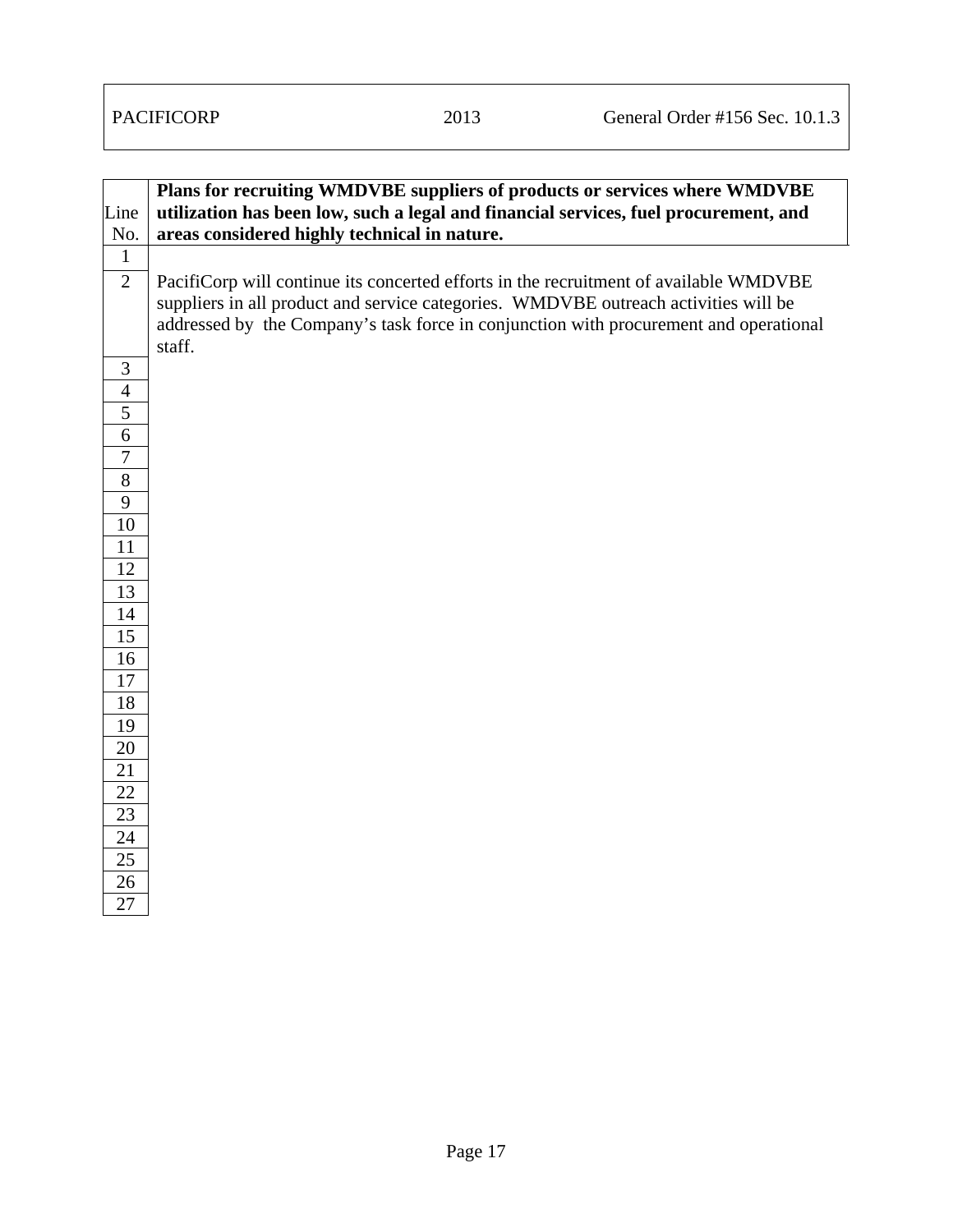9

|                  | Plans for seeking and/or recruiting WMDVBE suppliers of products or services in                                                                                                                                                                                                                                                                |
|------------------|------------------------------------------------------------------------------------------------------------------------------------------------------------------------------------------------------------------------------------------------------------------------------------------------------------------------------------------------|
|                  | any "excluded category" of products or services which has been removed from the                                                                                                                                                                                                                                                                |
| Line             | procurement dollar base used to set goals because of the established unavailability of                                                                                                                                                                                                                                                         |
| No.              | <b>WMDVBE</b> suppliers.                                                                                                                                                                                                                                                                                                                       |
| $\mathbf{1}$     |                                                                                                                                                                                                                                                                                                                                                |
| $\sqrt{2}$<br>3  | Not Applicable, as PacifiCorp will not claim exclusions.                                                                                                                                                                                                                                                                                       |
| $\overline{4}$   |                                                                                                                                                                                                                                                                                                                                                |
| 5                | Plans for recruiting WMDVBE suppliers for service where WMDVBE suppliers are                                                                                                                                                                                                                                                                   |
|                  | currently unavailable                                                                                                                                                                                                                                                                                                                          |
| 6                |                                                                                                                                                                                                                                                                                                                                                |
| $\boldsymbol{7}$ | PacifiCorp will:                                                                                                                                                                                                                                                                                                                               |
|                  | Post upcoming bid opportunities with PacifiCorp contact information on supplier<br>$\bullet$<br>portal (rolling 6 months forward).                                                                                                                                                                                                             |
|                  | Host "how to do business with PacifiCorp" events in selected service territories.<br>$\bullet$                                                                                                                                                                                                                                                 |
|                  | Create and post a "how to do business with PacifiCorp" guide for suppliers.<br>$\bullet$                                                                                                                                                                                                                                                       |
|                  | Investigate a supplier registration portal to eliminate the manual pre-qualification<br>$\bullet$<br>form.                                                                                                                                                                                                                                     |
|                  | Conduct focus group(s) to understand suppliers' perspective on obtaining<br>$\bullet$<br>PacifiCorp's business.                                                                                                                                                                                                                                |
|                  | Create and conduct webinar(s) on using PacifiCorp's e-sourcing tool.<br>$\bullet$                                                                                                                                                                                                                                                              |
|                  | Collect formal feedback from diversity suppliers who are invited to a bid but<br>$\bullet$<br>choose not to submit a bid.                                                                                                                                                                                                                      |
|                  | Develop Supplier Outreach plan:<br>$\bullet$                                                                                                                                                                                                                                                                                                   |
|                  |                                                                                                                                                                                                                                                                                                                                                |
|                  | v. Local outreach events (e.g. Oregon Association of Minority<br>Entrepreneurs, Hispanic Chamber of Commerce)                                                                                                                                                                                                                                  |
|                  | Joint utility outreach events<br>vi.                                                                                                                                                                                                                                                                                                           |
|                  | Targeted territory supplier events<br>vii.                                                                                                                                                                                                                                                                                                     |
|                  | Targeted territory or good/service supplier outreach<br>viii.                                                                                                                                                                                                                                                                                  |
|                  | PacifiCorp directs potential suppliers to its internet site at www.PacifiCorp.com, where<br>suppliers can find information regarding how to become a qualified supplier. Suppliers<br>can download the pre-qualification application and email it to<br>Newsupplier@PacifiCorp.com. PacifiCorp can then assess a potential supplier's products |
| 8                | and/or services to qualify them for future RFPs.                                                                                                                                                                                                                                                                                               |
|                  |                                                                                                                                                                                                                                                                                                                                                |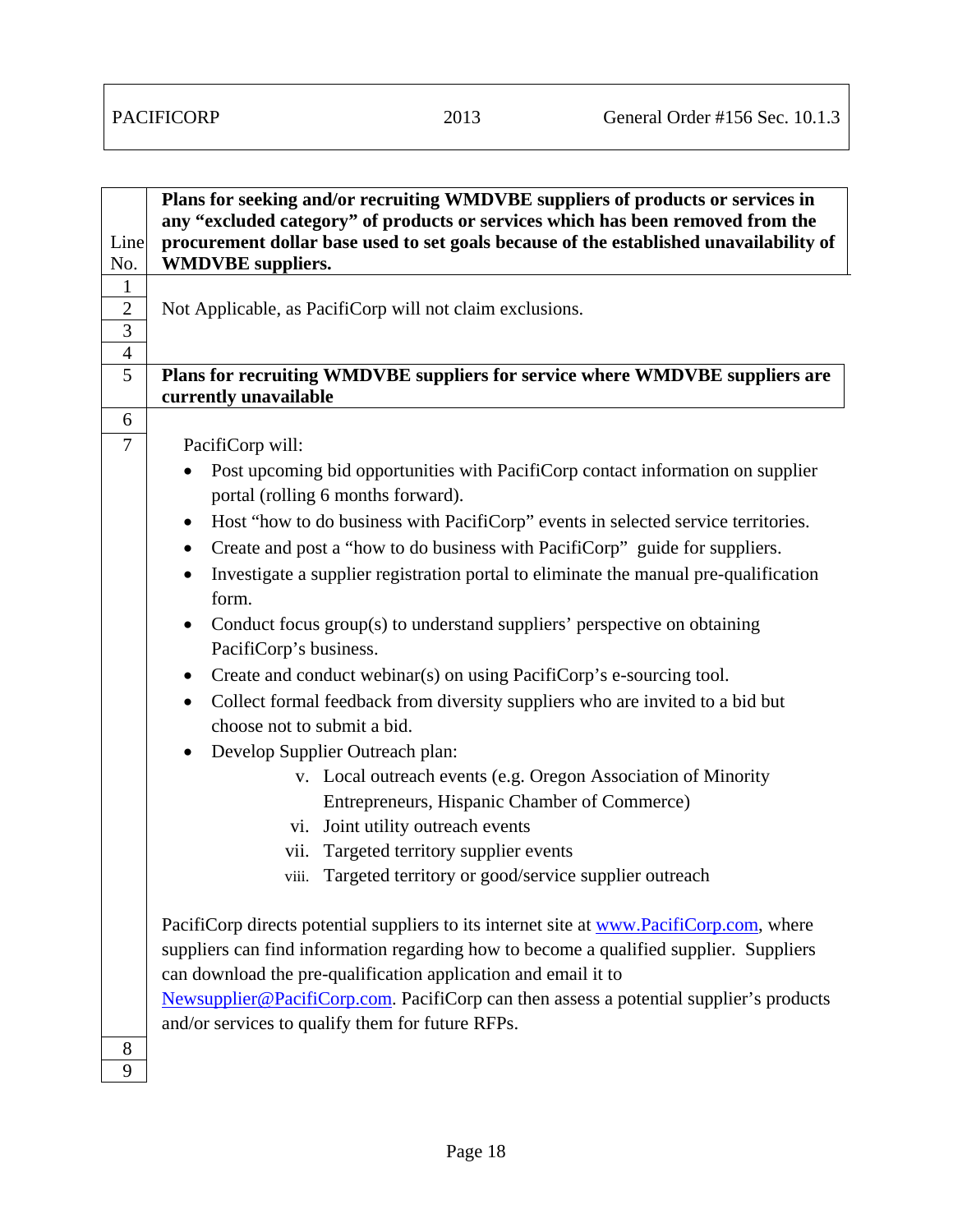| Line<br>No.      | Plans for encouraging both prime contractors and grantees to engage WMDVBE's<br>in all categories which provide subcontracting opportunities.                                                            |
|------------------|----------------------------------------------------------------------------------------------------------------------------------------------------------------------------------------------------------|
| $\mathbf{1}$     |                                                                                                                                                                                                          |
| $\overline{2}$   | Proposal instructions for prime contractor bids have been modified to request upfront<br>identification of WMDVBE suppliers as subcontractors. A plan will be developed to<br>collect this data in 2014. |
| 3                |                                                                                                                                                                                                          |
| $\overline{4}$   |                                                                                                                                                                                                          |
| $\overline{5}$   |                                                                                                                                                                                                          |
| 6                |                                                                                                                                                                                                          |
| $\boldsymbol{7}$ |                                                                                                                                                                                                          |
| $8\,$            |                                                                                                                                                                                                          |
| 9                |                                                                                                                                                                                                          |
| $10\,$           |                                                                                                                                                                                                          |
| 11               |                                                                                                                                                                                                          |
| 12               |                                                                                                                                                                                                          |
| 13               |                                                                                                                                                                                                          |
| 14               |                                                                                                                                                                                                          |
| 15               |                                                                                                                                                                                                          |
| 16               |                                                                                                                                                                                                          |
| 17               |                                                                                                                                                                                                          |
| 18               |                                                                                                                                                                                                          |
| 19               |                                                                                                                                                                                                          |
| 20               |                                                                                                                                                                                                          |
| 21<br>22         |                                                                                                                                                                                                          |
| 23               |                                                                                                                                                                                                          |
| 24               |                                                                                                                                                                                                          |
| 25               |                                                                                                                                                                                                          |
| 26               |                                                                                                                                                                                                          |
| 27               |                                                                                                                                                                                                          |
| 28               |                                                                                                                                                                                                          |
| 29               |                                                                                                                                                                                                          |
| 30               |                                                                                                                                                                                                          |
| 31               |                                                                                                                                                                                                          |
| 32               |                                                                                                                                                                                                          |
| 33               |                                                                                                                                                                                                          |
| 34               |                                                                                                                                                                                                          |
| 35               |                                                                                                                                                                                                          |
| 36               |                                                                                                                                                                                                          |
|                  |                                                                                                                                                                                                          |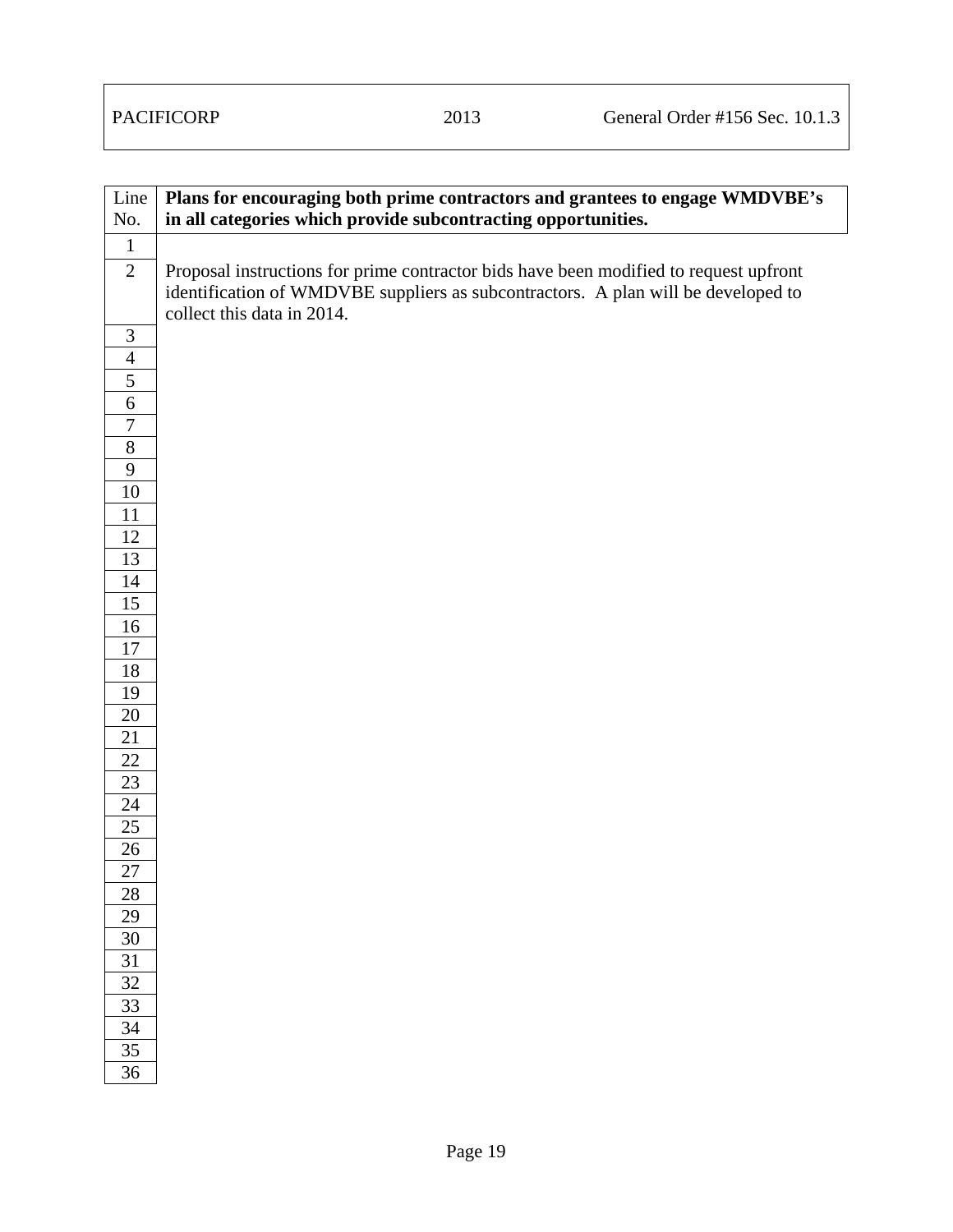| Line             | Plans for complying with the WMDVBE program established by the Commission as         |
|------------------|--------------------------------------------------------------------------------------|
| No.              | required by Public Utilities Sections 8283 (c). The Executive Director's Office will |
|                  | be responsible for developing, periodically refining, and recommending such          |
| $\mathbf{1}$     | guidelines for the Commission's adoption.                                            |
| $\overline{2}$   | PacifiCorp will consider as appropriate the recommendations by the Commission's      |
|                  | Advisory and Compliance Division for the achievement of maximum results in           |
|                  | implementing legislative policy and General Order 156 in being consistent with the   |
|                  | WMDVBE program guidelines.                                                           |
| 3                |                                                                                      |
| 4                |                                                                                      |
| 5                |                                                                                      |
| 6                |                                                                                      |
| $\boldsymbol{7}$ |                                                                                      |
| $8\,$            |                                                                                      |
| 9                |                                                                                      |
| 10               |                                                                                      |
| 11               |                                                                                      |
| 12               |                                                                                      |
| 13<br>14         |                                                                                      |
| 15               |                                                                                      |
| 16               |                                                                                      |
| 17               |                                                                                      |
| 18               |                                                                                      |
| 19               |                                                                                      |
| 20               |                                                                                      |
| 21               |                                                                                      |
| 22               |                                                                                      |
| 23               |                                                                                      |
| 24               |                                                                                      |
| 25               |                                                                                      |
| 26               |                                                                                      |
| 27               |                                                                                      |
| 28<br>29         |                                                                                      |
| 30               |                                                                                      |
| 31               |                                                                                      |
| 32               |                                                                                      |
| 33               |                                                                                      |
|                  |                                                                                      |